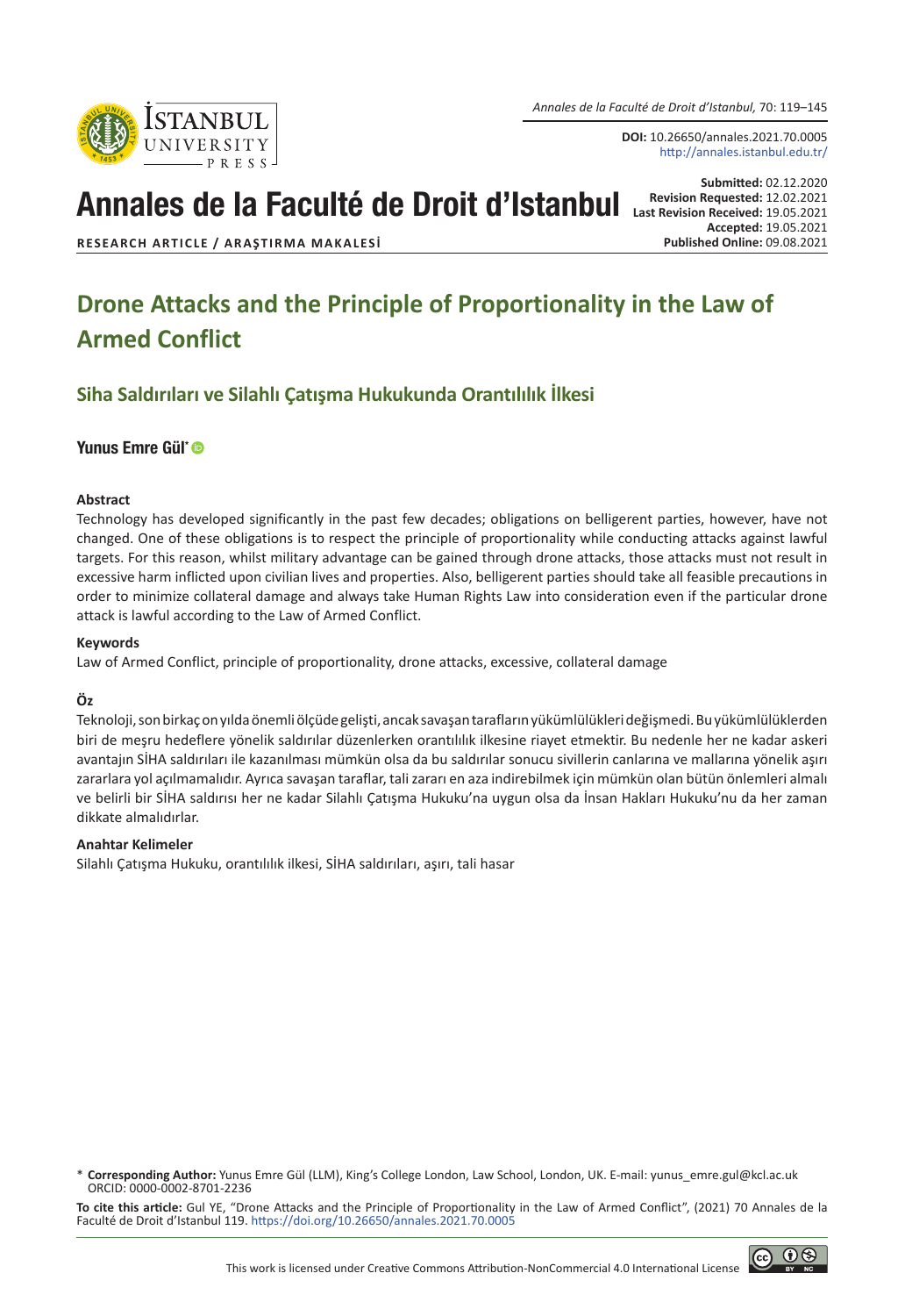## **Drone Attacks and the Principle of Proportionality in the Law of Armed Conflict**

#### **Introduction**

The root of remote-control machines dates back to Second World War. The 'Goliath', German remote-controlled vehicle was used during the war in order to destroy tanks, disrupt dense infantry formations, and demolish buildings and bridges.<sup>1</sup> Also, another type of remote-controlled vehicle, the Teletank, was used by the Soviet Union to destroy enemy fortifications and bunkers.<sup>2</sup> Although these remote technologies were in use in land combat, the idea of using armed drones in air warfare goes back to 1970s, but it became reality in 2001 through the use of drones by the USA against al-Qaida members in the eastern Afghan city of Jalalabad.<sup>3</sup>

Even though different terminologies are used in the doctrine such as unmanned aerial vehicle (UAV) or remotely piloted aircraft (RPA), these terms can be classified under the general term 'drone', or 'an aircraft that, whilst it does not carry a human operator, is flown remotely by a pilot, is normally recoverable, and can carry a lethal or non-lethal payload'.4 Drones which carry lethal payloads can be called 'armed drones.' Alternatively, it is defined in the HPRC Manual on International Law Applicable to Air and Missile Warfare as 'unmanned military aircraft of any size which carries and launches a weapon, or which can use on-board technology to direct such a weapon to a target'.<sup>5</sup> In the scope of this essay, attacks carried out by those types of drones will be examined.

Military drones are currently used by ninety-five countries, and they have been used by at least twenty-eight countries outside of their borders since the 1980s.<sup>6</sup> However, armed drones started to catch international society's attention after al-Qaeda operative Ali Qaed Senyan al-Harithi was killed by a predator drone in Yemen by the CIA in 2002.<sup>7</sup> After that, use of drones by states was significantly boosted, and although 21,000 of them are confirmed officially, it is estimated that the actual

<sup>1</sup> E. W. Powers, 'Developing and Integrating Unmanned Systems for Military Operations' in Ronan Doaré and others (eds), *Robots on the Battlefield Contemporary Perspectives and Implications for the Future* (Combat Studies Institute Press 2014) 201.

<sup>2</sup> ibid.

<sup>3</sup> Mary Ellen O'Connell, 'Unlawful Killing with Combat Drones: A Case Study of Pakistan, 2004-2009' (Social Science Research Network 2009) 3 <https://papers.ssrn.com/abstract=1501144> accessed 5 May 2020."plainCitation":"Mary Ellen O'Connell, 'Unlawful Killing with Combat Drones: A Case Study of Pakistan, 2004-2009' (Social Science Research Network 2009

<sup>4</sup> UK Ministry of Defence, *Unmanned Aircraft Systems* (Development, Concepts and Doctrine Centre 2017) 12.

<sup>5</sup> Program on Humanitarian Policy and Conflict Research at Harvard University, HPCR Manual on International Law Applicable to Air and Missile Warfare (Bern, 15 May 2009) ('HPRC Manual') art 1(ee).

<sup>6</sup> Dan Gettinger, *The Drone Databook* (The Center for the Study of the Drone at Bard College 2019) XII.

<sup>7</sup> Michael N Schmitt, 'Drone Attacks under the Jus Ad Bellum And Jus in Bello: Clearing the "Fog of Law"' in MN Schmitt, Louise Arimatsu and T McCormack (eds), *Yearbook of International Humanitarian Law - 2010*, vol 13 (T M C Asser Press 2011) 2.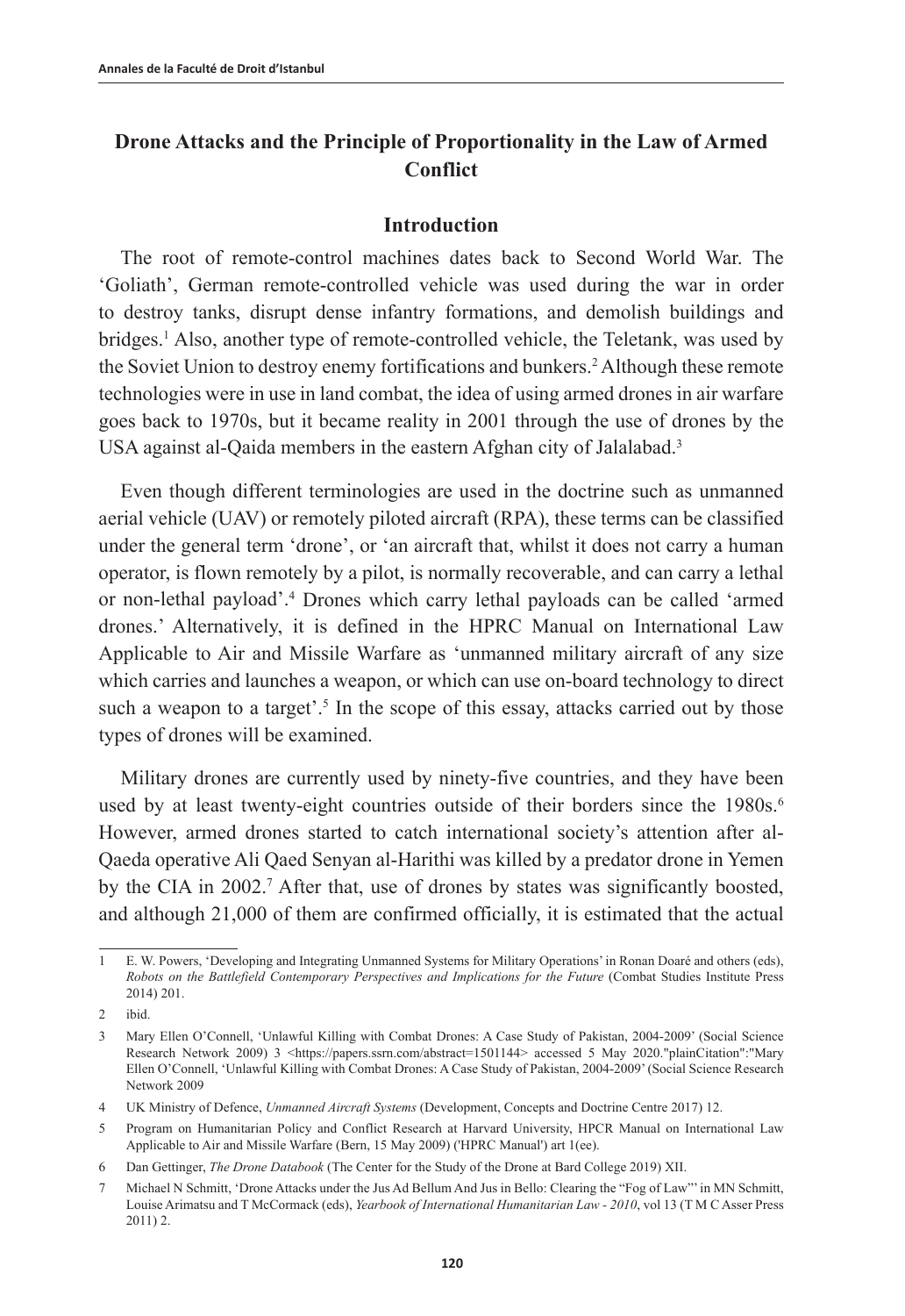number exceeds 30,000.<sup>8</sup> They are also used by non-state actors; however, this essay will only deal with state practices.

As stated in article 35(1) of Additional Protocol I (AP-I), '[i]n any armed conflict, the right of the Parties to the conflict to choose methods or means of warfare is not unlimited.'9 In other words, which means of warfare can be used in combat by states and how to use them are subject to certain principles of the Law of Armed Conflict (LOAC). One of those principles is the proportionality which prohibits attacks that 'may be expected to cause incidental loss of civilian life, injury to civilians, damage to civilian objects, or a combination thereof, which would be excessive in relation to the concrete and direct military advantage anticipated.'10 Thus, the principle of proportionality balances two values, expected civilian damage and anticipated military advantage. This balance should also be protected when carrying out drone strikes in armed conflicts.

In the first part of this article the laws regulating drone attacks, which are Law of Armed Conflict (LOAC) and International Human Rights Law (IHRL), will be examined. Although the LOAC is applicable in times of armed conflicts as *lex specialis*, this does not preclude to fulfil human rights obligations of states. Since drones are especially used outside of the borders of attacking states, these states still must respect those obligations in the territory where they have control. In the second part, the regulation of the principle of proportionality in the LOAC and how it can be applied to drone attacks will be explained. Although drones promise a significant advantage to attacking parties, they also bring some problems regarding proportionality, a review of which will be determined in this article.

## **1. The Law Regulating Drone-Attacks in Armed Conflicts**

## **1.1. The Legality of Using Armed Drones under the LOAC**

After French military forces used the balloon 'Entreprenant' against Austrian forces at the Battle of Fleurus (1794), air warfare occurred as a new type of warfare.<sup>11</sup> However, regulating this new type of warfare succeeded more than a hundred years later at Hague Peace Conference (1899), and 'the launching of projectiles and explosives from balloons, or by other new methods of a similar nature' was prohibited for 5 years.12 However, after World War I (WWI), the contribution of air power to

<sup>8</sup> Gettinger (n 6) IX.

<sup>9</sup> Protocol Additional to the Geneva Conventions of 12 August 1949, and relating to the Protection of Victims of International Armed Conflicts (adopted 8 June 1977, entered into force 7 December 1978) 1125 UNTS 3 ('AP-I').

<sup>10</sup> AP-I art. 51(5)(b). Also *see* AP-I art. 57(2)(a)(iii) and 57(2)(b).

<sup>11</sup> Michael N Schmitt, 'Air Warfare' in Andrew Clapham and Paola Gaeta (eds), *The Oxford Handbook of International Law in Armed Conflict* (Online 2014) 2.

<sup>12</sup> 'Declaration (IV,1), to Prohibit, for the Term of Five Years, the Launching of Projectiles and Explosives from Balloons, and Other Methods of Similar Nature. The Hague, 29 July 1899.' <https://ihl-databases.icrc.org/applic/ihl/ihl.nsf/Article. xsp?action=openDocument&documentId=C372920FFD61039AC12563CD00516126> accessed 30 January 2020.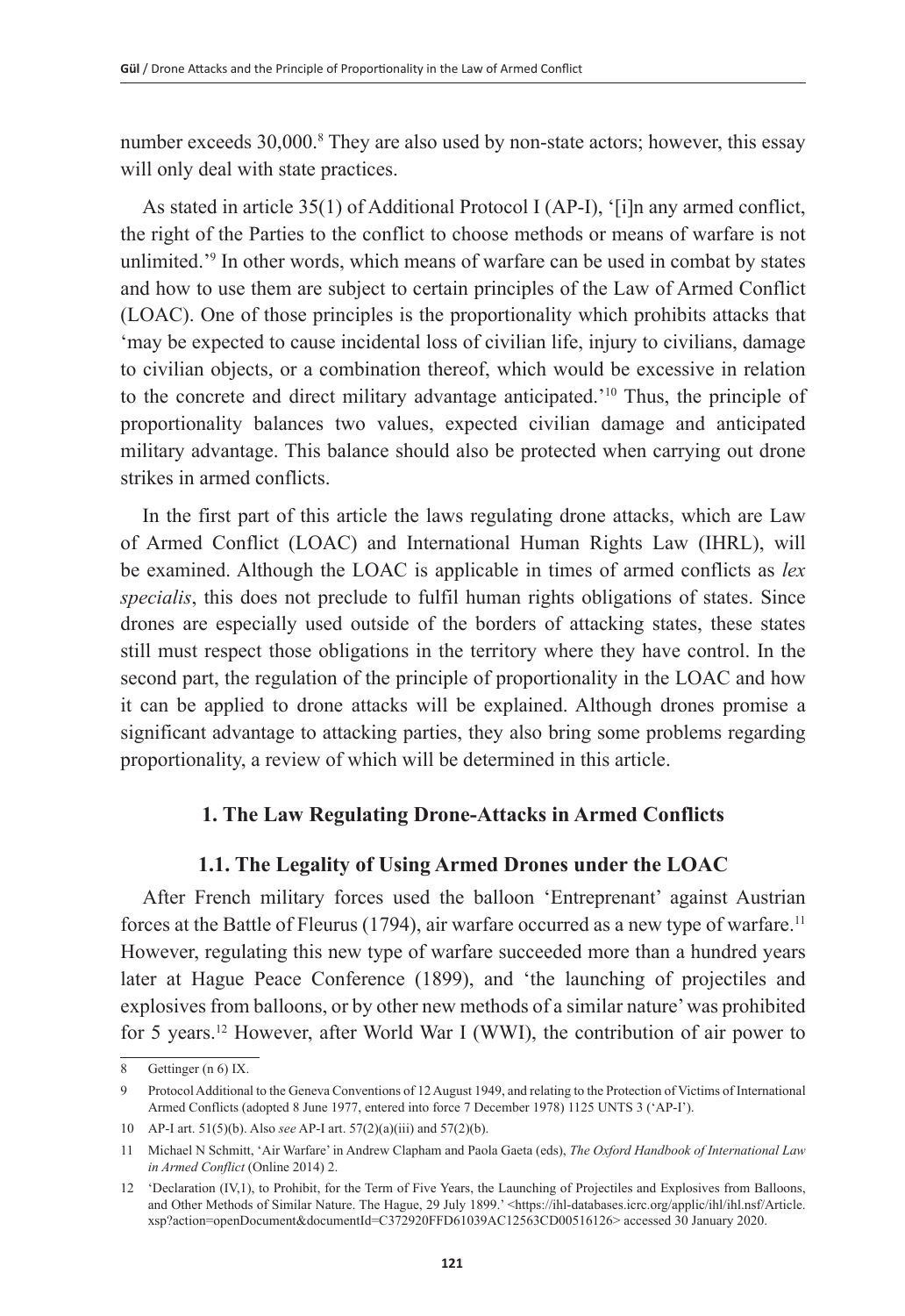warfare was well-understood, and it is not wrong to say that the victory of World War II (WWII) was determined by air warfare.

International society always has an interest towards new technologies and using them during armed conflicts because of their advantages, such as harming enemies without risking the armed forces of states. However, as mentioned above, article 35 of the AP-I imposes two burdens upon the parties of an armed conflict. First, they need to check the legality of using new weapon, and second, even if it is legal, they need to use it in accordance with the principles of the LOAC.

Although the answer is obvious, it should be clarified whether drones are a new type of 'weapon' or not. The term 'weapon' is defined in the HPRC Manual as 'a means of warfare used in combat operations, including a gun, missile, bomb or other munitions, that is capable of causing either (i) injury to, or death of, persons; or (ii) damage to, or destruction of, objects.'<sup>13</sup> There is no doubt that armed drones can cause such consequences, and if they are used during armed conflicts, they will be subject to rules regarding weapons regulated in the LOAC.

According to AP-I art. 36, '[i]n the study, development, acquisition or adoption of a new weapon, means, or method of warfare, a High Contracting Party is under an obligation to determine whether its employment would, in some or all circumstances, be prohibited by this Protocol or by any other rule of international law applicable to the High Contracting Party'. For this reason, before using a new weapon or method, such as cyber means or drones, belligerent parties should review its legality under the LOAC. Hence, three principles of the LOAC are significant: the Principle of Distinction, the Principle of Proportionality, and the Principle of Precautions. As the ICJ stated in the *Nuclear Weapons* Advisory Opinion, these principles apply to 'al1 forms of warfare and to all kinds of weapons, those of the past, those of the present, and those of the future'.<sup>14</sup>

Two issues in the law of weapons should be distinguished from each other: first, weapons that are unlawful *per se* under customary international law because of their nature of causing superfluous injury or unnecessary suffering, such as chemical or biological weapons, or of being indiscriminate and second, using a lawful weapon system in an unlawful manner, such as the usage of SCUD missiles by the Iraqi army in the 1990-91 Gulf War against cities without taking civilian casualties into consideration.15 From that perspective, although drones are not illegal *per se* due to their nature, it is possible to use them in an unlawful manner by violating principles which are stated above.

<sup>13</sup> HPRC Manual Article 1(ff)

<sup>14</sup> *Legality of the Threat or Use of Nuclear Weapons* (Advisory Opinion) [1996] (hereinafter '*Nuclear Weapons*') ICJ Rep para. 86.

<sup>15</sup> Michael N Schmitt and Jeffrey S Thurnher, 'Out of the Loop: Autonomous Weapon Systems and the Law of Armed Conflict' (2013) 4 Harvard National Security Journal 231, 243 ff.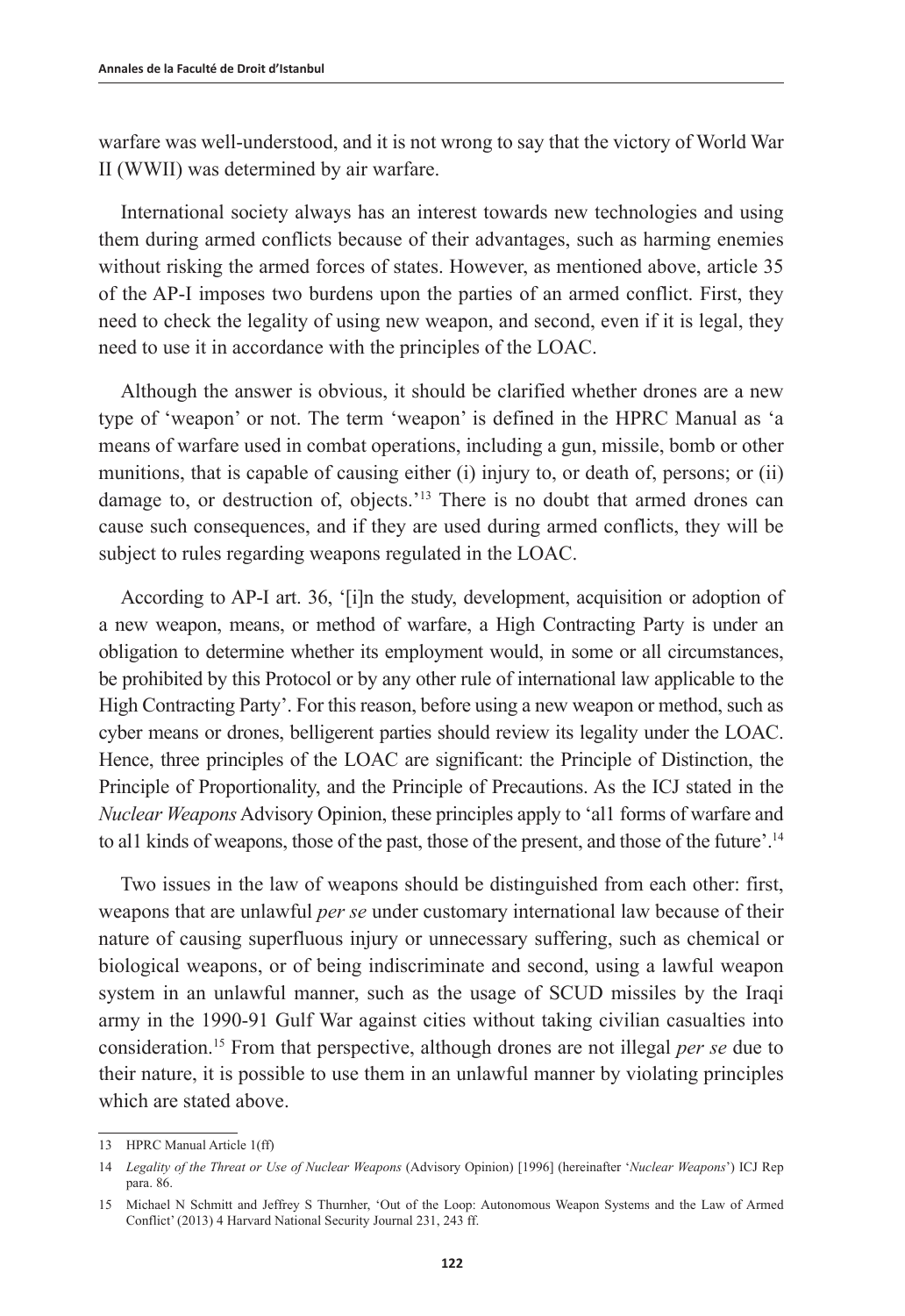Two criticisms have been raised on the issue of conducting attacks via drones: attacking belligerents without 'human eyes on the target' and the causation of a 'PlayStation mentality to killing.'16 Schmitt answers these in the following manner: First, drone attacks are based on high resolution imagery, and if it is necessary, monitoring a target for a long time is possible.<sup>17</sup> Therefore, from his perspective, conducting attacks without 'human eyes on the target' does not make any difference. On the 'PlayStation mentality to killing,' he states that the focal point is not the 'mental attitude of the attacker' but identifying lawful targets correctly and preventing collateral damage as much as possible.18 Nevertheless, states still need to provide 'training programs for drone operators who have never been subjected to the risks and rigors of battle to instil respect for IHL and adequate safeguards for compliance with it' in order to prevent comfortable killings and excessive civilian damage.<sup>19</sup>

## **1.2. Drone attacks and the LOAC**

Drone attacks which are conducted in an armed conflict will be subject to the LOAC as *lex specialis*. It is stated in the *Tadic* Case that 'an armed conflict exists whenever there is a resort to armed force between States or protracted armed violence between governmental authorities and organized armed groups or between such groups within a State.'20 In line with this definition, there are two types of armed conflicts: international and non-international, and the difference between these two types of armed conflicts is the status of the actors, which will be explained below.

An international armed conflict arises when there is a resort to armed force between two or more states as defined in the *Tadic* Case and Common Article 2 of the Geneva Conventions. Therefore, there must be at least one state on either side of the conflict or an armed group whose acts are attributable to a state. While the 'overall control' test is applied by the International Criminal Tribunal for the former Yugoslavia (ICTY) in the *Tadic* Case in order to determine the relationship between a state and an armed group<sup>21</sup>, the International Court of Justice (ICJ) rejects this notion and adopts a stricter criterion, namely 'effective control.'22 Lastly, if the war is declared by one state against another, the LOAC applies even if they have not resorted to armed force yet.

<sup>16</sup> Schmitt (n 7) 8–9.

<sup>17</sup> ibid 8.

<sup>18</sup> ibid 9.

<sup>19</sup> UNHRC, *Report of the Special Rapporteur on Extrajudicial, Summary or Arbitrary Executions, Philip Alston, Addendum, Study on Targeted Killings*, UN Doc. A/HRC/ 14/24/Add.6, (May 28, 2010) (hereinafter 'UN Doc. A/HRC/ 14/24/Add.6') para. 84.

<sup>20</sup> *Prosecutor v Dusko Tadic* (Decision on the Defence Motion for Interlocutory Appeal on Jurisdiction) ICTY-94-1 (2 October 1995) para 70.

<sup>21</sup> *Prosecutor v Dusko Tadic* (Appeal Judgement) ICTY-94-1-A (15 July 1999) para 145.

<sup>22</sup> *Military and Paramilitary Activities in and against Nicaragua (Nicaragua v. United States of America) (Judgment)* [1984] ICJ Rep para 115.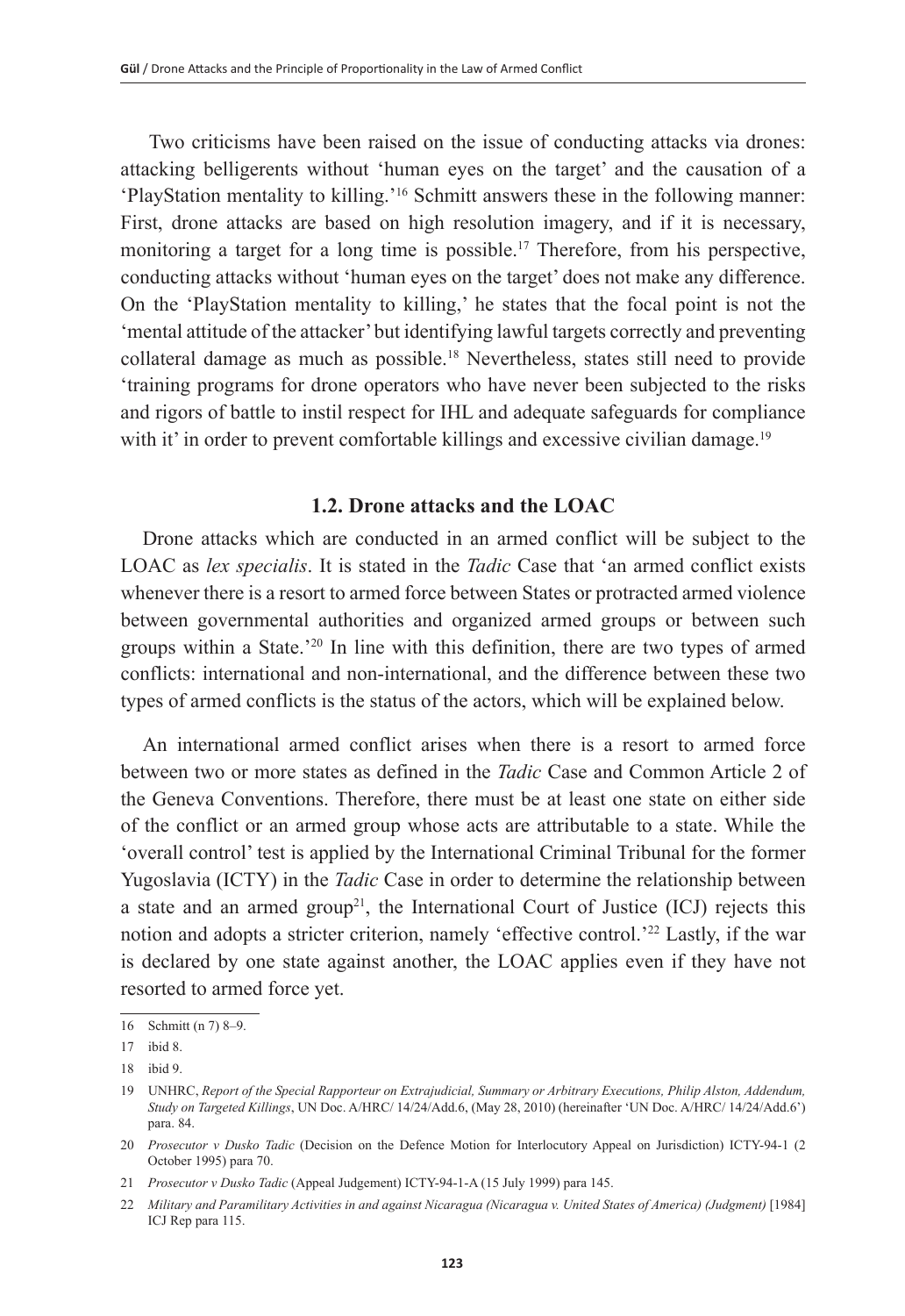Common Article 3 regulates non-international armed conflicts by defining them as an armed conflict which is 'not of an international character occurring in the territory of one of the High Contracting Parties.' However, the occurrence of non-international armed conflict is dependent on two criteria according the *Tadic* Case, which are intensity and organization.23 Protracted armed violence indicates a threshold of intensity which is higher than 'isolated or sporadic acts of violence.'24 Also, an armed group which has 'a set of structures or mechanisms, whatever those may be, that are sufficiently efficient to ensure the coordination necessary to carry out an attack directed against a civilian population' and 'sufficient means to promote or encourage the attack,' meets the organization criterion.25 However, both criteria should be determined on a case by case basis.

After the type of armed conflict is determined, all acts which are related to the armed conflict will be governed by the LOAC.<sup>26</sup> Hence, belligerent parties must always respect the principles of the LOAC while conducting drone attacks in both international and non-international armed conflicts. Although there is no clear regulation in either the Geneva Conventions nor the Additional Protocols on the application of proportionality to non-international armed conflicts, this issue will be clarified under 2.1. of this article.

## **1.3. Applicability of Human Rights Law to Extraterritorial Drone Attacks in War Times**

The application of the LOAC as *lex specialis* does not prevent applying the Human Rights Law during armed conflicts. The nexus between these two branches of law is discussed in the *Nuclear Weapons* Advisory Opinion, and the ICJ argued that the International Covenant on Civil and Political Rights is applied in an armed conflict; however, the prohibition of the arbitrary deprivation of life is determined in accordance with the LOAC, which governs the armed conflict as *lex specialis*. 27 This approach is reiterated by the ICJ in *The Wall* Advisory Opinion<sup>28</sup> and the *Armed Activities* Judgement.29 Nonetheless, the Court also added in the former decision that

27 *Nuclear Weapons* Advisory Opinion para. 25.

<sup>23</sup> *Prosecutor v Dusko Tadic* (Judgment) ICTY-94-1-T (7 May 1997) (*Tadic* Trial Judgement) para 562; *Prosecutor v Jean-Paul Akayesu* (Trial Judgment) ICTR-96-4-T (2 September 1998) para 620; Jean S Pictet (ed), *Commentary I Geneva Convention For the Amelioration of the Condition of the Wounded and Sick in Armed Forces in the Field* (ICRC 1952) 49–50.

<sup>24</sup> *Tadic* Trial Judgement (n 13) para 562; *Prosecutor v Jean-Pierre Bemba Gombo* (Judgment pursuant to Article 74 of the Statute) ICC-01/05-01/08 (21 March 2016) para 140.

<sup>25</sup> *Prosecutor v Germain Katanga* (Judgement pursuant to article 74 of the Statute) ICC- 01/04-01/07 (7 March 2014) para 1119.

<sup>26</sup> *Prosecutor v Dragoljub Kunarac, Radomir Kovac and Zoran Vukovic* (Judgement) ICTY-96-23 & ICTY-96-23/1-A (12 June 2002) para 57; Nils Melzer, *Human Rights Implications of the Usage of Drones and Unmanned Robots in Warfare* (European Parliament 2013) 21.

<sup>28</sup> *Legal Consequences of the Construction of a Wall in the Occupied Palestinian Territory* (Advisory Opinion) [2004] (hereinafter '*The Wall*') ICJ Rep para. 106.

<sup>29</sup> Case Concerning Armed Activities on the Territory of the Congo (Democratic Republic of the Congo v. Uganda) *(Judgment)* [2005] (hereinafter '*Armed Activities*') ICJ Rep para. 216 ff.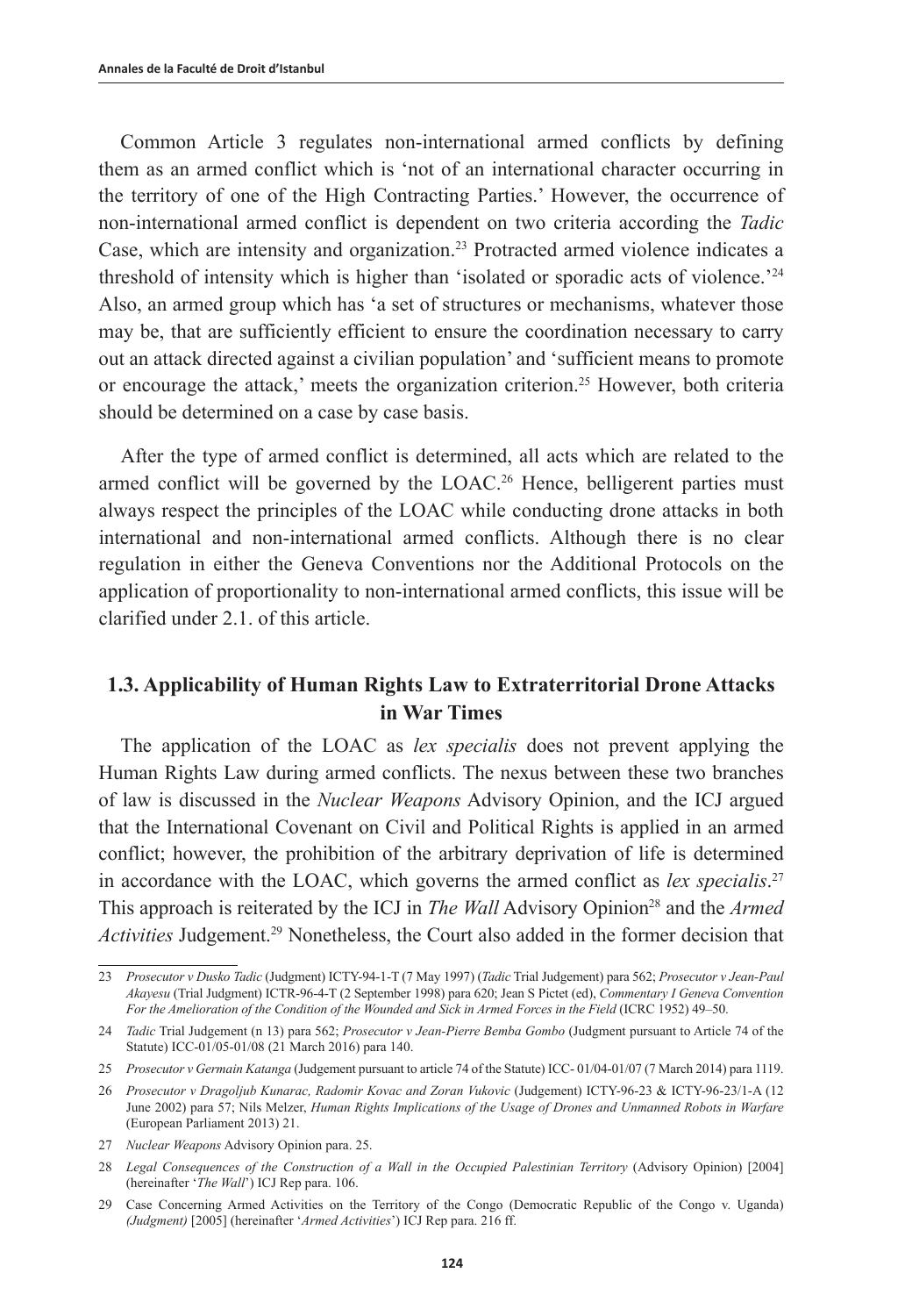'some rights may be exclusively matters of international humanitarian law; others may be exclusively matters of human rights law; yet others may be matters of both these branches of international law' in armed conflicts.30 Therefore, IHRL may be applied '*in parallel*' with the LOAC at the same time, and states, which conduct drone attacks specifically against non-state actors, must take human rights treaties, whose jurisdiction are recognized by them, into consideration in the case of armed conflict.<sup>31</sup>

The application of human rights treaties during an armed conflict can be claimed by all people who are under the jurisdiction of a state that is party to the treaty. However, the jurisdiction of a state should not be interpreted within national boundaries. As it is stated by the Inter-American Commission in the *Alejandre* Case, 'when agents of a state, whether military or civilian, exercise power and authority over persons outside national territory, the state's obligation to respect human rights continues.'32 Hence, if the authority of a state is established over a person or territory, it will be possible to apply human rights treaties, and the applicable test provided by the European Court of Human Rights is 'effective control.'33

Human rights treaties apply extraterritorially not only when there is an effective control over a land but also in the case of control over facilities and persons. As stated in the *Al Sadoon* Case, after control is established over a detention facility, detainees will be under the jurisdiction of a controlling state.<sup>34</sup> Even if the facility is controlled by a state but another state implements control over a detainee, the jurisdiction of the latter is established. As decided in *Hassan v. UK*, while control over a facility, Camp Bucca, is implemented by the US, the jurisdiction of the UK was established because of its control over a particular person.<sup>35</sup>

Last but not least, an act can constitute the breach of the International Human Rights Law in spite of its legality under the LOAC, and it may create a responsibility of the state. As stated by the ICJ,

> 'There can be no doubt that, as a general rule, a particular act may be perfectly lawful under one body of legal rules and unlawful under another. Thus, it cannot be excluded in principle that an act carried out during an armed conflict and lawful under international humanitarian law can at the same time constitute a violation by the State in question of some other international obligation incumbent upon it'.<sup>36</sup>

<sup>30</sup> *The Wall* Advisory Opinion para. 106.

<sup>31</sup> Silvia Borelli, 'The (Mis)-Use of General Principles of Law: Lex Specialis and the Relationship Between International Human Rights Law and the Laws of Armed Conflict' in Laura Pineschi (ed), *General Principles of Law-The Role of the Judiciary* (Springer 2015) 273; *Armed Activities* Judgement para 216; *Hassan v United Kingdom* App no 29750/09 (ECtHR 16 September 2014) (hereinafter '*Hassan v. UK*') para 77.

<sup>32</sup> *Alejandre et al. v Cuba* Case No. 11.589 (IACiHR 29 September 1999) para 25.

<sup>33</sup> *Bankovic and others v Belgium and 16 other Contracting States* App No. 52207/99 (ECtHR 12 December 2001) paras 74-82; *Loizidou v Turkey* App no. 15318/89 (ECtHR 23 March 1995) paras 59-64.

<sup>34</sup> *Al-Saadoon and Mufdhi v The United Kingdom* App no. 61498/08 (ECtHR 30 June 2009) para 88.

<sup>35</sup> *Hassan v. UK* para 80.

<sup>36</sup> *Application of the Convention on the Prevention and Punishment of the Crime of Genocide (Croatia v. Serbia) (Judgment)*  [2015] ICJ Rep para 474.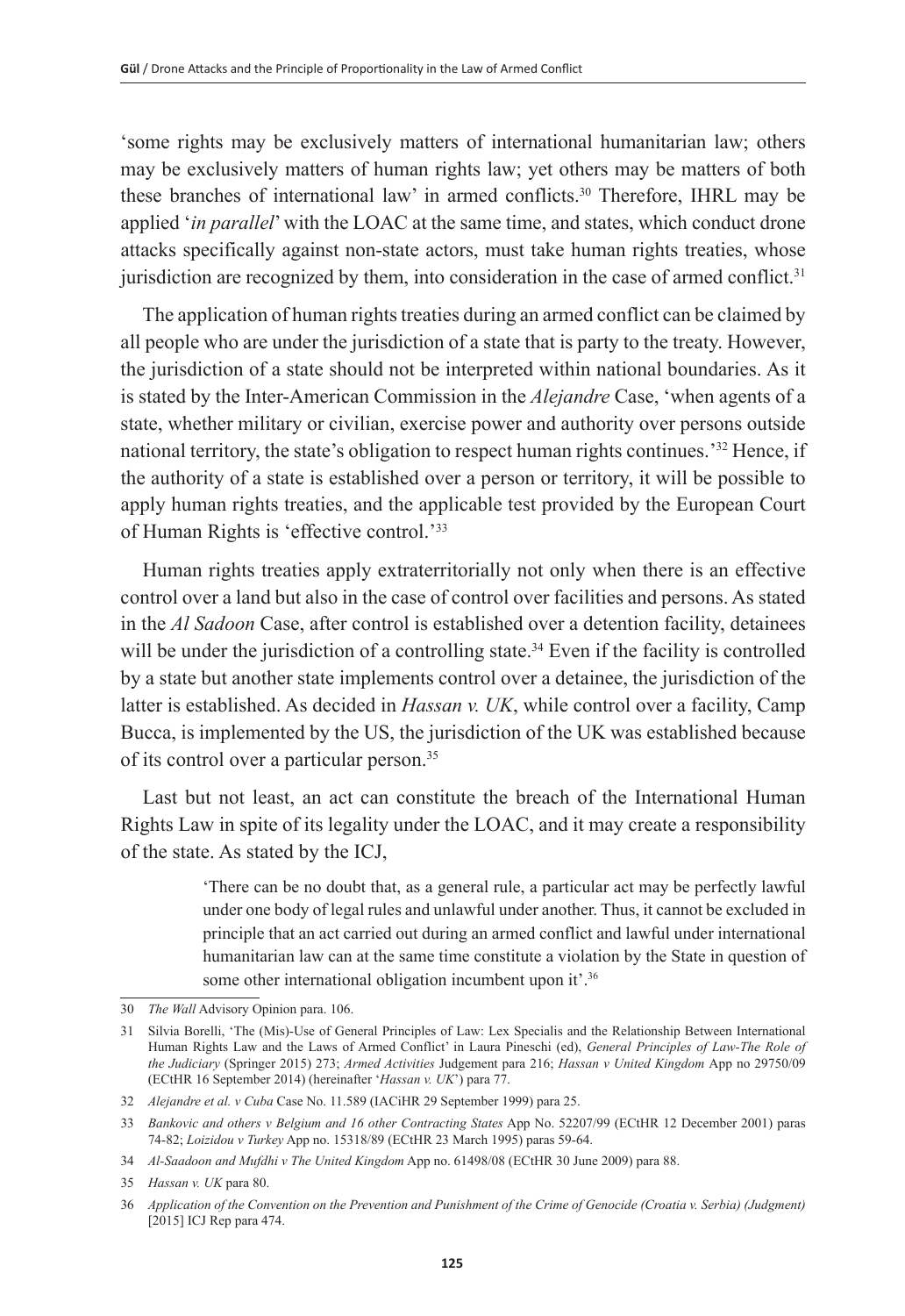Therefore, even if a military operation pursues a legitimate aim, it must be 'planned and executed with the requisite care for the lives of the civilian population.'37 Hence, belligerent parties must conduct drone attacks by taking all feasible precautions in order to minimize civilian harm even if the attack is lawful according to the LOAC.

#### **2. The Principle of Proportionality and Its Application to Drone Attacks**

#### **2.1. The Principle of Proportionality in the LOAC**

In the Second World War, General Douglas MacArthur preferred a land attack rather than air bombardment in order to avoid a few thousand civilian casualties in Manila, but when the attack was over, it became apparent that while 16,000 Japanese and 1,000 American soldiers died in the conflict, 100,000 civilians were killed specifically because of the exchange of fire between American and Japanese forces.38 The principle of proportionality in armed conflicts gained importance after such incidents occurred in WWII. Although war always carries risk to civilian lives and property, to inflict such risks on them must be determined carefully.

The principle of proportionality in the LOAC stipulates that collateral damage inflicted on civilian persons and properties must be proportionate, and the foreseeable damage to civilians must not be 'excessive' when compared to the expected military advantage of the attack. While proportionality could not be defined clearly until the preparation of the Additional Protocols to the Geneva Conventions, some footwork can be found much earlier. According to Article 15 of the Lieber Code (1863), 'all direct destruction of life or limb of 'armed' enemies, and of other persons whose destruction is incidentally 'unavoidable' in the armed contests of the war' were permitted within the context of military necessity.39 Also, it was stated in the Hague Rules of Air Warfare (1923) that military concentration should be sufficiently important for the bombing of cities, settlements, and buildings in the immediate vicinity of military operations in order to justify the danger to which the civilian population will be exposed due to this.40 Although both articles neither clearly define proportionality nor are binding, they are important clues to understand the current form of that principle.

The first binding articles on the principle of proportionality were brought by AP-I. According to article  $51(5)(b)$  of the Protocol, 'an attack which may be expected to cause incidental loss of civilian life, injury to civilians, damage to civilian objects,

<sup>37</sup> *Isayeva v Russia* App no 57950/00 (ECtHR 24 February 2005) para 200.

<sup>38</sup> William J Fenrick, 'The Rule of Proportionality and Protocol I in Conventional Warfare' (1982) 98 Military Law Review 91, 91–92.

<sup>39</sup> Instructions for the Government of Armies of the United States in the Field (24 April 1863) ('Lieber Code').

<sup>40</sup> Rules concerning the Control of Wireless Telegraphy in Time of War and Air Warfare (December 1922 - February 1923) ('1923 Hague Rules of Air Warfare')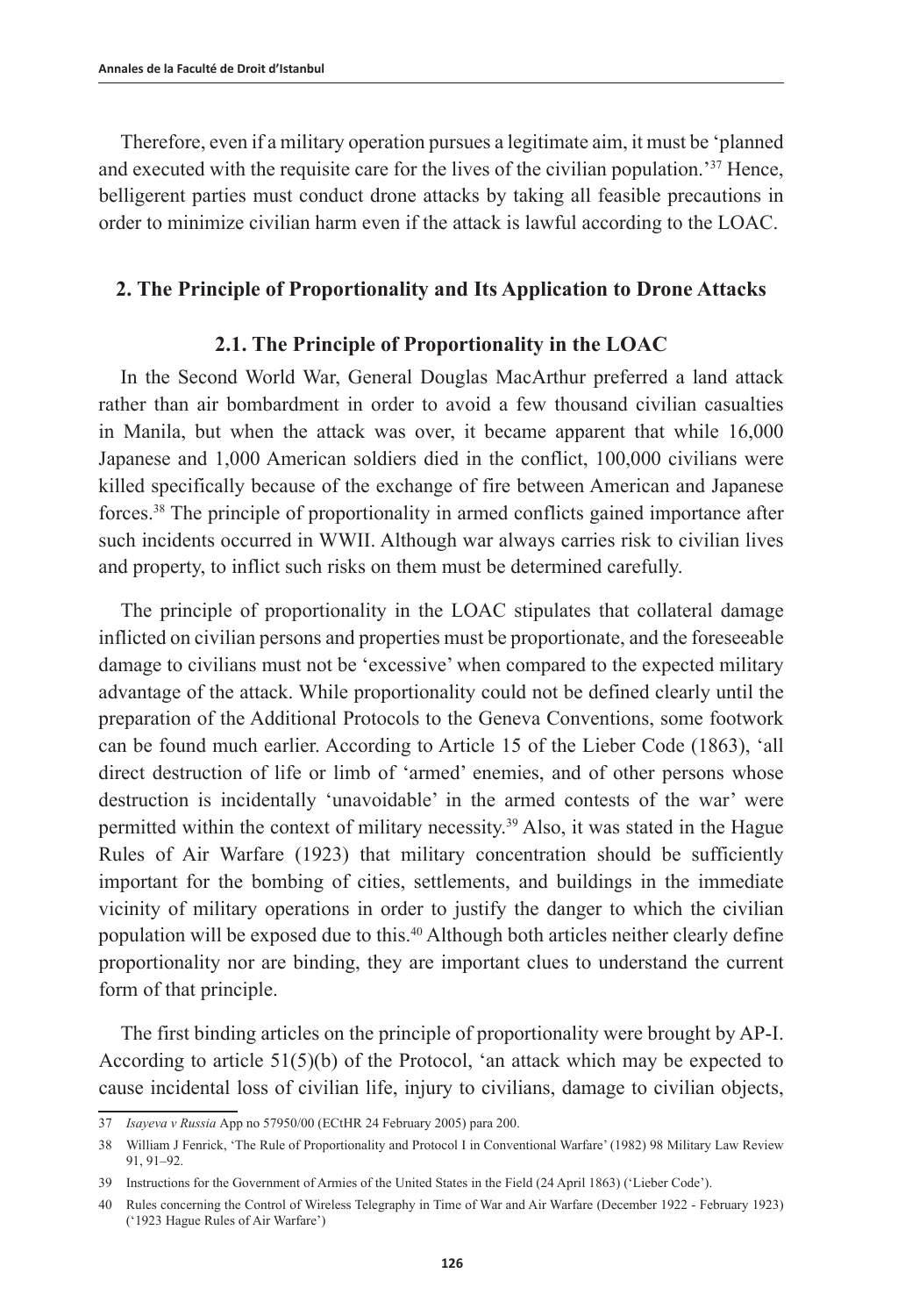or a combination thereof, which would be excessive in relation to the concrete and direct military advantage anticipated' is accepted as 'indiscriminate' and, therefore, prohibited. Other important regulations are articles  $57(2)(a)(iii)$  and  $57(2)(b)$  of the same protocol.<sup>41</sup> While the former regulates those attacks at the planning stage, the latter governs the execution stage, yet both articles similarly prohibit those attacks which would cause excessive damage if this damage is obvious whether the attack is being planned or carried out. Consequently, there must be four cumulative factors in order to determine whether the specific attack is indiscriminate or not. First, there must be an 'attack.' Second, the attack must cause 'damage.' Third, this damage must reach a certain level of intensity which is defined as loss of civilian life, injury to civilians, and/or damage to civilian objects. Fourth, this damage must be 'excessive' when compared to the anticipated military advantage.

On the other hand, while AP-I, which is applicable to international armed conflicts, includes regulations on proportionality, Additional Protocol II  $(AP-II)^{42}$ , which is applicable to non-international armed conflicts, does not contain any explicit reference to it. First, however, it is stated in the work of the ICRC, which clarifies customary rules of armed conflicts, that the principle of proportionality is customary in nature for both international and non-international armed conflicts by referencing state practices.43 Secondly, the principle of humanity expressed in the preamble of AP-II inherently includes the principle of proportionality, and belligerent parties must always respect it. 44 Third, Amended Protocol II to the Convention of Certain Conventional Weapons<sup>45</sup>, which is applicable in non-international armed conflicts as a recent treaty, prohibits civilian damage 'which would be excessive in relation to the concrete and direct military advantage anticipated.'46 Fourth, the applicability of the principle to this type of conflict is approved and applied by International Tribunals.<sup>47</sup>

<sup>41</sup> It is stated in those provisions of Article 57(2) that '(a) those who plan or decide upon an attack shall: (iii) refrain from deciding to launch any attack which may be expected to cause incidental loss of civilian life, injury to civilians, damage to civilian objects, or a combination thereof, which would be excessive in relation to the concrete and direct military advantage anticipated; (b) an attack shall be cancelled or suspended if it becomes apparent that the objective is not a military one or is subject to special protection or that the attack may be expected to cause incidental loss of civilian life, injury to civilians, damage

to civilian objects, or a combination thereof, which would be excessive in relation to the concrete and direct military advantage anticipated'.

<sup>42</sup> Protocol Additional to the Geneva Conventions of 12 August 1949 and relating to the Protection of Victims of Non-International Armed Conflicts (adopted 8 June 1977, entered into force 7 December 1978) 1125 UNTS 609 ('AP-II').

<sup>43</sup> Jean-Marie Henckaerts and Louise Doswald-Beck (eds), *Customary International Humanitarian Law* (Cambridge University Press 2005) 48.

<sup>44</sup> ibid. Also see *Prosecutor v Zoran Kupreskic and others* (Judgement) ICTY-95-16-T (14 January 2000) (*Kupreskic* Trial Judgement) para 524.

<sup>45</sup> Protocol on Prohibitions or Restrictions on the Use of Mines, Booby-Traps and Other Devices (entered into force 2 December 1983) 1342 UNTS 168, 19 ILM 1529, as amended 3 May 1996, 35 ILM 1206 ('Amended Mines Protocol'), Article 1(3).

<sup>46</sup> Amended Mines Protocol art 3(8)(c); Henckaerts and Doswald-Beck (n 43) 48.

<sup>47</sup> *Kupreskic* Trial Judgement (n 30) para 524.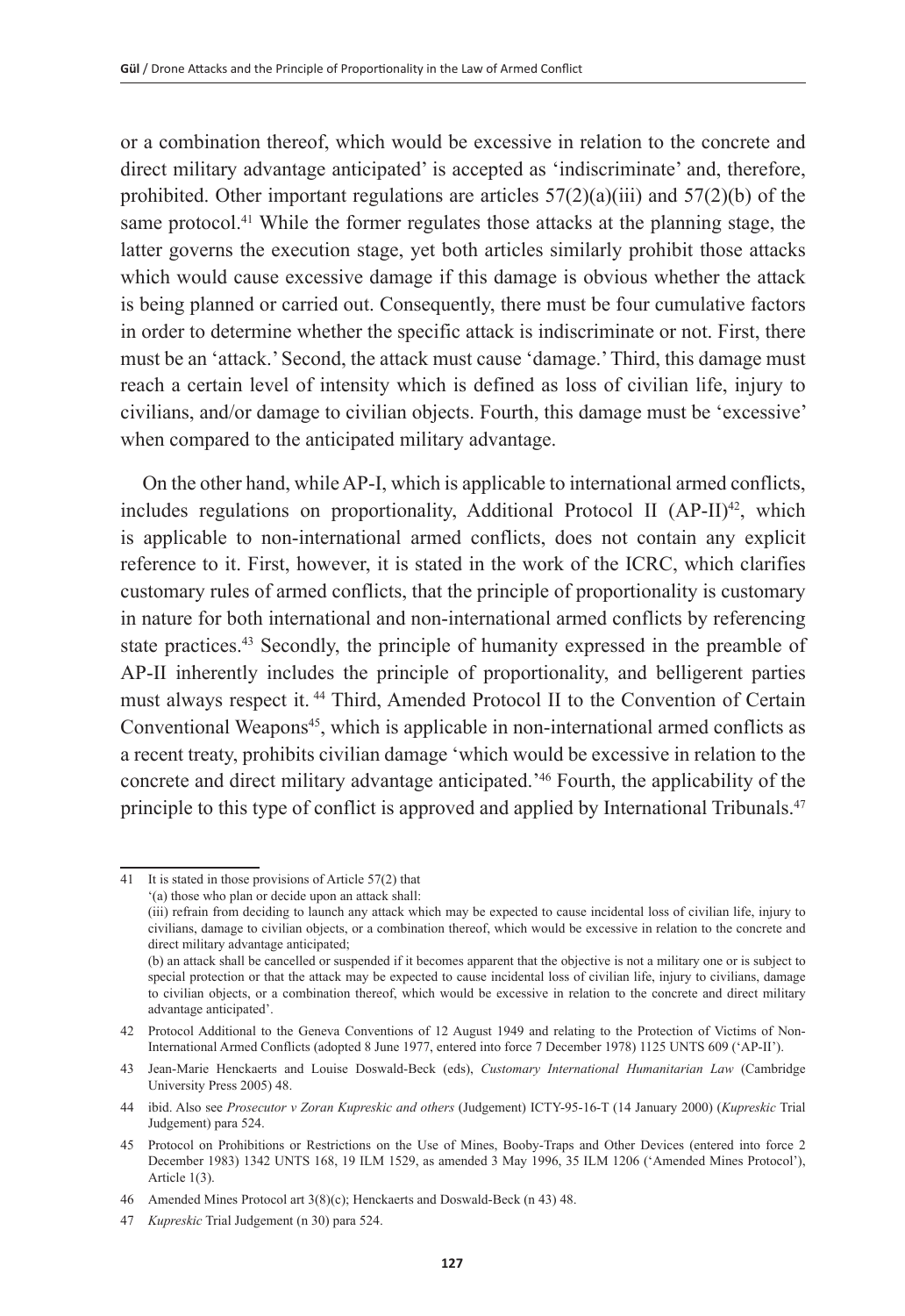## **2.2. The Application of the Principle of Proportionality to Drone Attacks**

## **2.2.1. Categories of Lawful Targets**

The operator should always respect the principle of proportionality while conducting a drone strike. Although carrying out direct attacks against civilian persons or properties are strictly prohibited in the LOAC, the principle of proportionality regulates attacks that aim to hit lawful targets but causes unintentional damages to civilian people and property. Hence, it is not related to which things can be attacked but has relevance with how an attack can be conducted against lawful targets.<sup>48</sup>

There are different categories of people who are lawful targets according to the LOAC. The first category is combatants who are subject to direct attack of an enemy. Combatants are members of the armed forces who have a right to participate directly in hostilities.<sup>49</sup> While they are lawful targets, if they are captured by an enemy, they have a right to be a prisoner of war and do not bear any responsibility arising out of their lawful conduct.<sup>50</sup> The second category consists of civilians who directly participate in hostilities. A person is accepted as a lawful target if he/she meets three cumulative criteria which are threshold of harm, direct causation, and belligerent nexus.<sup>51</sup> They are lawful targets 'for such time as they take a direct part in hostilities,'52 and if they are captured, they cannot be a prisoner of war. The third category, although there is a discussion on it, consists of members of an organized armed group which is a belligerent party in an armed conflict. They are 'individuals whose continuous function involves the preparation, execution, or command of acts or operations amounting to direct participation in hostilities.'53 At first glance, the second and third category may seem identical, but the difference is that while civilians who fall in the former category 'directly participate in hostilities on a merely spontaneous, sporadic, or unorganized basis,' the latter category of people has continuous combat function which 'requires lasting integration into an organized armed group acting as the armed forces of a non-state party to an armed conflict.'54 The result of this distinction is that

2. there must be a direct causal link between the act and the harm likely to result either from that act, or from a coordinated military operation of which that act constitutes an integral part (direct causation), and

<sup>48</sup> FJ Hampson, 'The Principle of Proportionality in the Law of Armed Conflict' in S Perrigo and J Whitman (eds), *The Geneva Conventions Under Assault* (Pluto Press 2010) 46.

<sup>49</sup> AP-I art 43(2).

<sup>50</sup> AP-I art 44(1).

<sup>51</sup> These criteria are defined in Interpretive Guidance on the Notion of Direct Participation in Hostilities by ICRC as; '1. the act must be likely to adversely affect the military operations or military capacity of a party to an armed conflict or, alternatively, to inflict death, injury, or destruction on persons or objects protected against direct attack (threshold of harm), and

<sup>3.</sup> the act must be specifically designed to directly cause the required threshold of harm in support of a party to the conflict and to the detriment of another (belligerent nexus).' See Nils Melzer, *Interpretive Guidance on the Notion of Direct Participation in Hostilities under International Humanitarian Law* (International Committee of the Red Cross 2009) 46.

<sup>52</sup> AP-I art 51(3); AP-II art 13(3).

<sup>53</sup> Melzer (n 51) 34.

<sup>54</sup> ibid.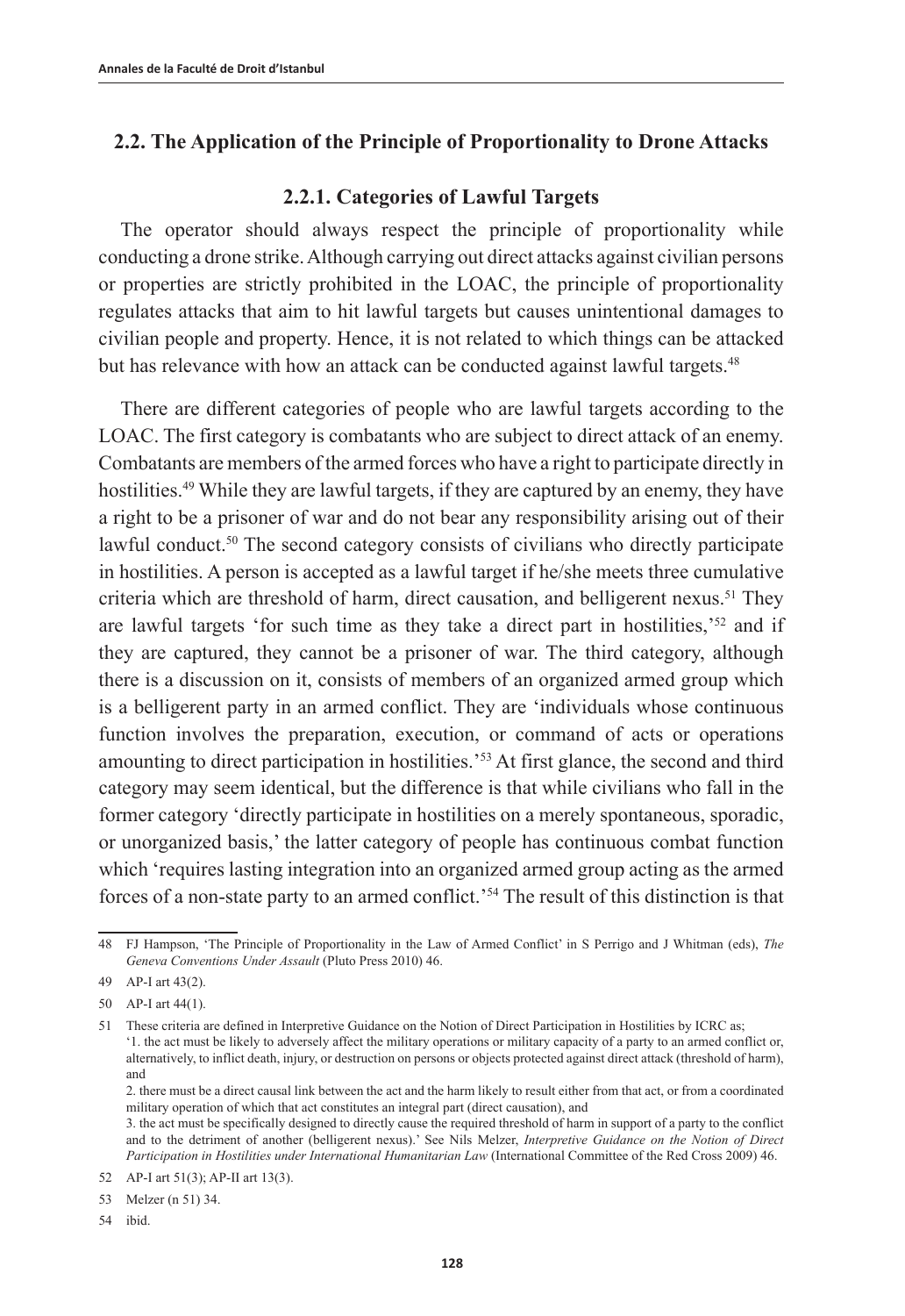'Civilians lose protection against direct attack for the duration of each specific act amounting to direct participation in hostilities whereas members of organized armed groups belonging to a non-state party to an armed conflict cease to be civilians and lose protection against direct attack, for as long as they assume their continuous combat function.<sup>255</sup>

In other words, those who directly participate in hostilities lose their protected status only for a limited period of time, but the last category of persons loses it 'as long as they remain members,' and this membership results in rendering them as lawful targets 'even before he or she first carries out a hostile act.'56 At this point, it is a well-known fact that some terrorist organisations deliberately mix their members within a civilian population to prevent being targeted by states.<sup>57</sup> Even though it is hard to distinguish those members from the civilian population, the responsibility of the attacker is limited to intelligence available to him/her at the time of an attack. However, if there is a difference in terms of intelligence reports between a drone operator and a commander on the ground, it is the duty of the pilot 'to ensure that a commander's assessment of the legality of a proposed strike is borne out by visual confirmation that the target is in fact lawful and that the requirements of necessity, proportionality, and discrimination are met.'58 Drones have a distinct advantage on that point since the pilot can observe details through high resolution cameras in order to check whether a target has some indicators such as weapons, explosive devices, etc. to be an object of attack.

Objects can be legitimate targets as well as people if they fulfil certain criteria. The first definition of military objectives dates back to the Hague Rules of Air Warfare, in which it is stated that 'an air bombardment is legitimate only when directed against a military objective, i.e. an objective whereof the total or partial destruction would constitute an obvious military advantage for the belligerent.'59 Nevertheless, the binding definition of military objectives was codified in article 52(2) of AP-I, which states that 'military objectives are limited to those objects which by their nature, location, purpose, or use make an effective contribution to military action and whose total or partial destruction, capture, or neutralization, in the circumstances ruling at the time, offers a definite military advantage.' Thus, two cumulative criteria must be met in order to render an object as a military target: First, the object should make an effective contribution to military action. Secondly, total or partial destruction, capture, or neutralization of this object should offer military advantage to the belligerent party. However, the determination of military objectives in an armed conflict, which is between a state and a non-state actor, poses significant difficulty on the former, which has a capacity to conduct drone attacks. At this point, it is important to have

<sup>55</sup> ibid 17.

<sup>56</sup> ibid 34,71.

<sup>57</sup> David Akerson, 'Applying Jus in Bello Proportionally to Drone Warfare' (2014) 16 Oregon Review of International Law 173, 206.

<sup>58</sup> UN Doc. A/HRC/ 14/24/Add.6, p. 28-29.

<sup>59</sup> 1923 Hague Rules of Air Warfare art 24(1).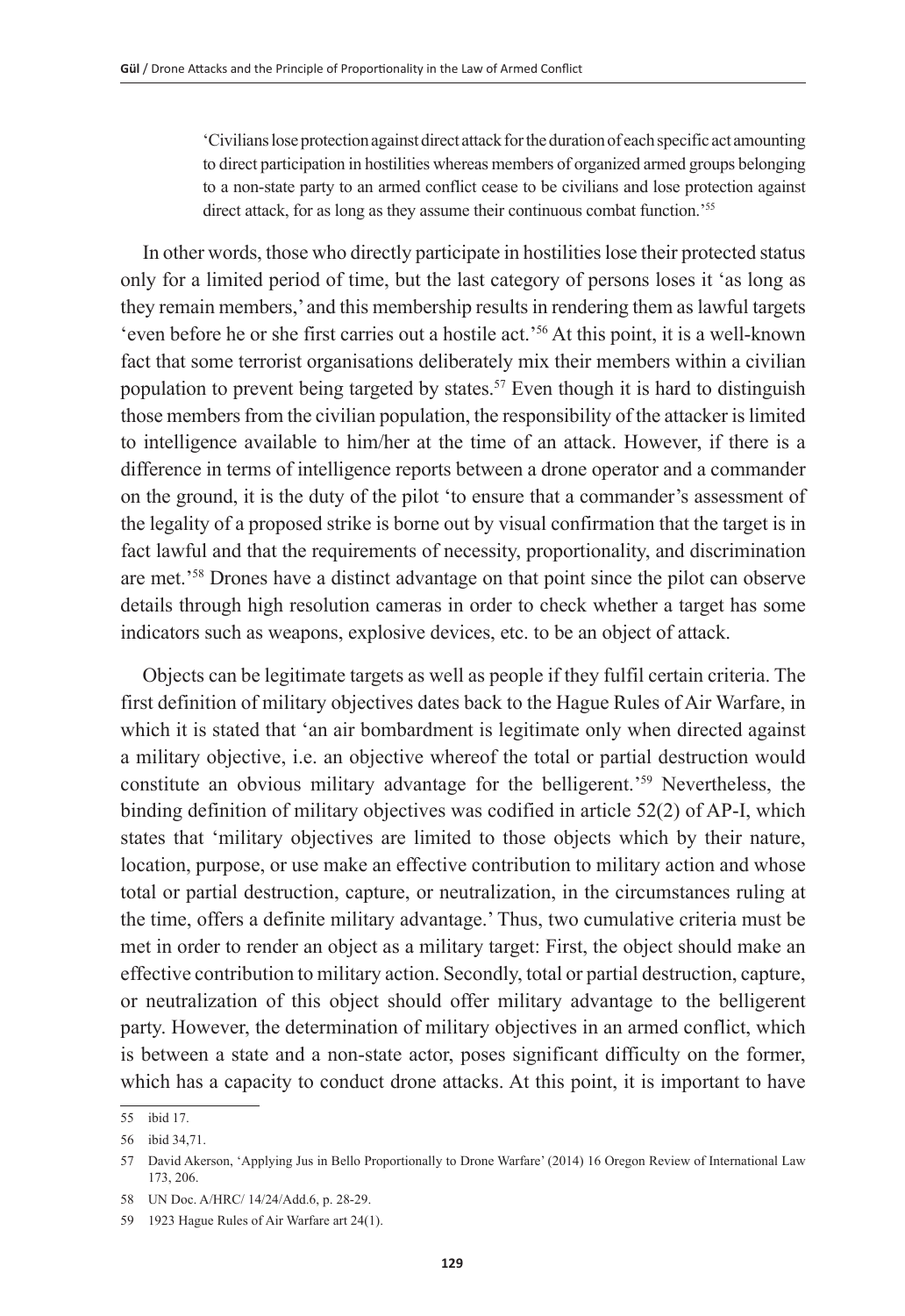reliable information 'in the circumstances ruling at the time.' If a commander has such information or identifies that an armed group is currently attacking his/her forces through the cameras of a drone, objectives being used by a non-state group, such as barracks or homes, will be held as legitimate targets.

After it is clarified that the targeted object or person is a lawful target, the next step will be the proportionality review if collateral damage is expected. As the Final Report to the Prosecutor by the Committee Established to Review the NATO Bombing Campaign Against the Federal Republic of Yugoslavia indicated, although there is no question on the existence of the principle, the main questions are what it means and how it will be applied to drone attacks.<sup>60</sup> For this reason, the focus will be on 'military advantage' and 'collateral damage' and how they can be applied to drone attacks in the following sections.

#### **2.2.2. Gaining Military Advantage via Drone Attacks**

As indicated above, if it is expected that directing attacks against lawful targets may cause collateral damage, anticipated military advantage must justify it. However, if there is no risk of collateral damage occurring, it is not necessary to determine whether to take the principle of proportionality into consideration. Consider a military base which is completely isolated from the civilian settlements; the attacking party does not need to make any proportionality calculation as the damage would exclusively be limited to lawful targets.

The advantage must be concrete and direct. In other words, it should not be hardly perceptible and be expected to be obtained in the long term. Rather, it should be substantial and relatively close.<sup>61</sup> Concreteness indicates that the advantage must be 'real or tangible, definable, and quantifiable,' and 'mere hope, speculation, and hypotheticals' or 'remote advantages to be gained at some unknown time in the future' must be disregarded.<sup>62</sup> Directness requires that the advantage should occur without 'intervening condition or agency.'<sup>63</sup>

<sup>60</sup> William J Fenrick, 'Applying IHL Targeting Rules to Practical Situations: Proportionality and Military Objectives' (2009) 27 Windsor Yearbook of Access to Justice 271, 278; 'Final Report to the Prosecutor by the Committee Established to Review the NATO Bombing Campaign Against the Federal Republic of Yugoslavia' (hereinafter '*The NATO Bombing Report*') para 48 < https://www.icty.org/x/file/Press/nato061300.pdf> accessed 5 May 2020.278; \\uc0\\u8216{}Final Report to the Prosecutor by the Committee Established to Review the NATO Bombing Campaign Against the Federal Republic of Yugoslavia\\uc0\\u8217{} para 48 <https://www.icty.org/en/press/final-report-prosecutor-committeeestablished-review-nato-bombing-campaign-against-federal> accessed 20 December 2019.","plainCitation":"William J Fenrick, 'Applying IHL Targeting Rules to Practical Situations: Proportionality and Military Objectives' (2009

<sup>61</sup> Yves Sandoz, Christophe Swinarski and Bruno Zimmermann (eds), *Commentary on the Additional Protocols of 8 June 1977 to the Geneva Conventions of 12 August 1949* (ICRC 1987) para 2209.

<sup>62</sup> Laurent Gisel, 'The Rules Governing the Conduct of Hostilities under International Humanitarian Law' (ICRC and Université Laval 2016) International Expert Meeting Report 17; *Commentary on the HPCR Manual on International Law Applicable to Air and Missile Warfare* (Program on Humanitarian Policy and Conflict Research at Harvard University 2010) 92 ('Commentary on the HPRC Manual'); International Law Association Study Group on the Conduct of Hostilities in the 21st Century, 'The Conduct of Hostilities and International Humanitarian Law: Challenges of 21st Century Warfare' (2017) 93 International Law Studies 323, 365.

<sup>63</sup> International Law Association Study Group on the Conduct of Hostilities in the 21st Century (n 62) 344.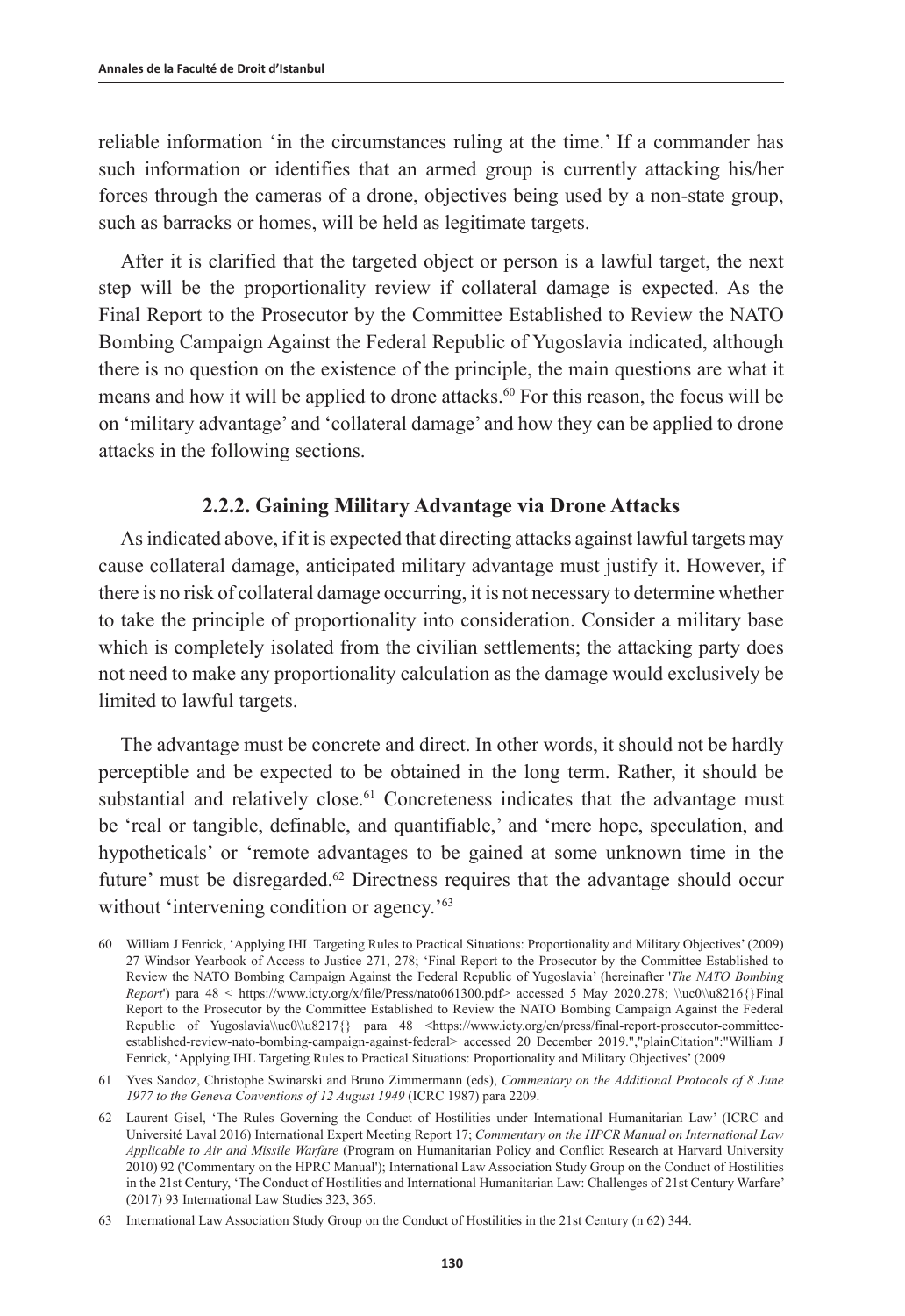The advantage should be military in nature, and merely political, psychological, economic, financial, social, or moral advantages cannot be included in proportionality calculations.64 However, this should not be interpreted in neither a narrow nor broad way. As stated in the Commentary to Additional Protocols, anticipating military advantage just from 'ground gained' operations or via 'annihilating or weakening the enemy armed forces' cannot be applicable to today's conflicts while considering the changing nature of wars.<sup>65</sup> Drones are especially used against non-state actors, and those actors, such as terrorist organisations, generally do not aim to gain ground in their operations but only aim to cause panic among civilians. Nevertheless, accepting war-sustaining objects, such as the oil industry, as lawful targets since they contribute to the military effort of enemy in an indirect way is an important example of broad interpretation.<sup>66</sup> It has been criticized by Dinstein because 'almost every civilian activity might be construed by the enemy as indirectly sustaining the war effort' owing to this approach.<sup>67</sup> According to him, while construing lawful targets, it is important to have a 'proximate nexus' between an object and military action.<sup>68</sup> Thus, from the perspective of this article, a military advantage should be understood as 'any consequence of an attack which directly enhances friendly military operations or hinders those of the enemy.'69

Andreson offers three variables that should be considered while assessing anticipated military advantage;

> 'First, the anticipated military advantage must be measured in terms of the value of eliminating the target in question. If, say, the target is Hitler and the data show that killing him will likely shorten the conflict considerably and save hundreds of thousands of lives, then killing him will have very significant military advantage. Second, the anticipated military advantage must be adjusted for likelihood of success. If the advantage of killing Hitler by aerial bombardment during WWII would have been great, but the likelihood of success miniscule, then the assessment of anticipated military advantage must be adjusted accordingly. That is, one cannot assess anticipated military advantage based on the unrealistic presupposition of 100% success rate for an operation. Third, the anticipated military advantage should be assessed on a scale of anticipated opportunity from unique, or very limited, to highly repeatable. Unique opportunities to strike a military target will have greater military advantage than strike opportunities that are standing or which are anticipated to recur frequently in the future'.70

<sup>64</sup> *Commentary on the HPCR Manual on International Law Applicable to Air and Missile Warfare* (n 62) 45.

<sup>65</sup> Sandoz, Swinarski and Zimmermann (n 61) para 2218.

<sup>66</sup> Christopher Markham and Michael Schmitt, 'Precision Air Warfare and the Law of Armed Conflict' (2013) 89 International Law Studies 669, 677.

<sup>67</sup> Yoram Dinstein, *The Conduct of Hostilities under the Law of International Armed Conflict* (Cambridge University Press 2004) 87.

<sup>68</sup> ibid.

<sup>69</sup> *Commentary on the HPCR Manual on International Law Applicable to Air and Missile Warfare* (n 62) 45.

<sup>70</sup> Joshua Andreson, 'Challenging the Perplexity over Jus in Bello Proportionality' (2014) 7 European Journal of Legal Studies 19, 31–32.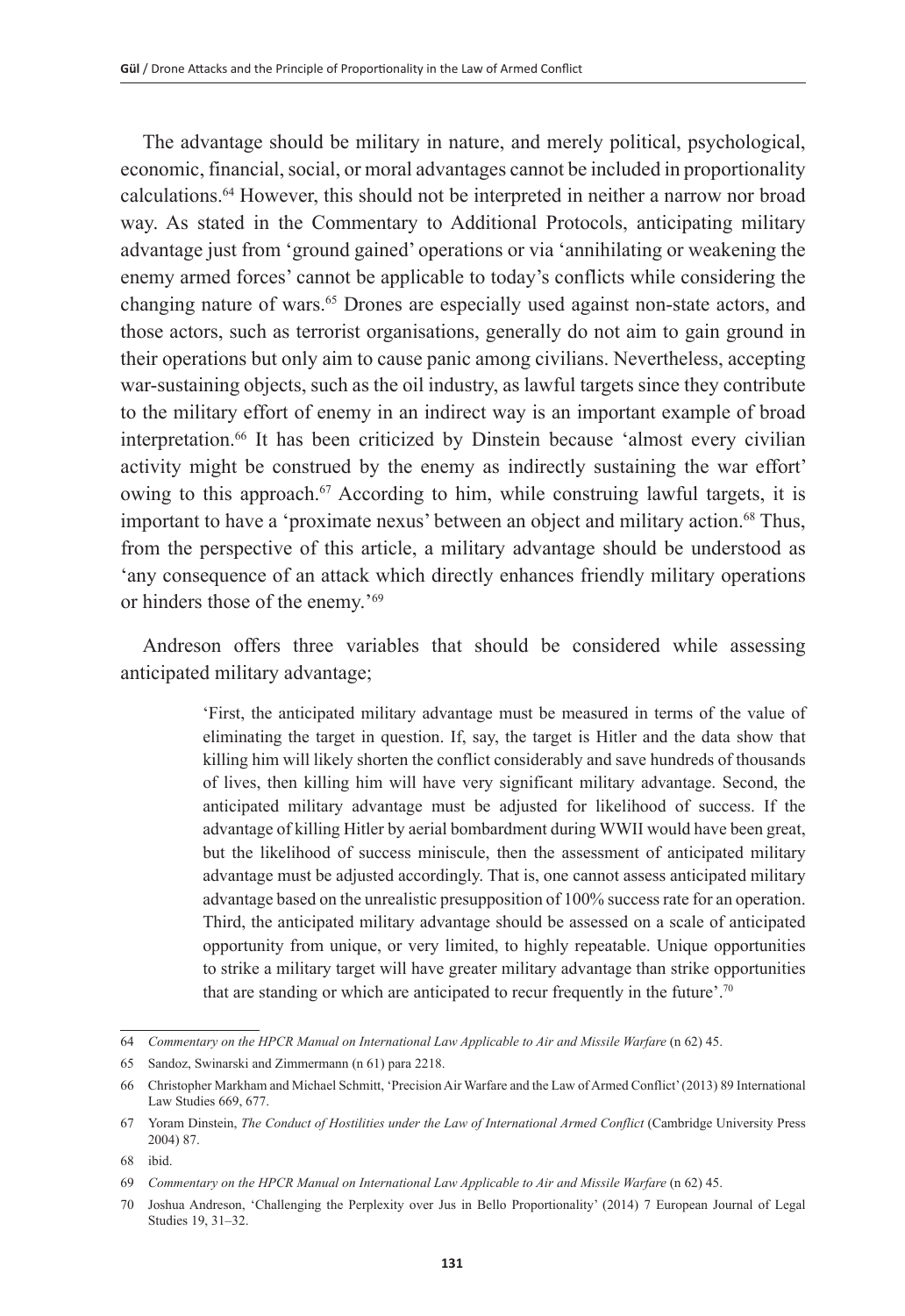Hence, those three variables, which are the value of target, the likelihood of success, and the uniqueness of the opportunity, should be considered by an attacker in the planning stage of a drone strike.

While assessing military advantage, an attack should be assessed as a whole and not be isolated nor should particular parts of it.<sup>71</sup> As stated by Fenrick and approved by declarations of numerous states, proportionality reviews cannot be made on neither a 'bullet-by-bullet basis' nor on 'the basis of attacks on individual military objectives.'72 As emphasized in the Commentary on the HPRC Manual;

> 'Aerial attacks are often conducted by multiple military aircraft, in which case it would be improper to consider the impact of each single sortie in isolation. It is rather necessary to assess the overall mission. To consider military advantage in light of the "attack as a whole" has also other aspects. One example could be a contemplated series of attacks against a number of bridges across the same river when they are in proximity to each other. Although the first attack on one of these bridges might appear to yield only a limited military advantage, considering that the enemy can still use the remaining bridges, the military advantage will become apparent once subsequent attacks against the other bridges take place'.73

On the other hand, military advantage cannot be construed by linking it to the 'full context of a war strategy'74 of a belligerent party since interpreting military

<sup>71</sup> Henckaerts and Doswald-Beck (n 43) 49.

<sup>72</sup> William J. Fenrick, 'Targeting and Proportionality during the NATO Bombing Campaign against Yugoslavia' (2001) 12 European Journal of International Law 489, 499; Henckaerts and others (n 50) 49.in particular to the requirement to limit incidental civilian casualties. There are no such things as error-free wars or casualty-free wars. It appears, however, that NATO classified a wider range of objects as military objectives than has traditionally been the case, in particular the RTS broadcasting station headquarters in Belgrade. It also appears that some earlier bombing campaigns (the 1972 'Linebacker 2' campaign against North Vietnam which was conducted at the dawn of the era of precision weapons is an example

<sup>73</sup> Commentary on the HPCR Manual on International Law Applicable to Air and Missile Warfare (n 62) 93.

<sup>74</sup> US Department of Defence, *Law of War Manual* (hereinafter '*DoD Manual*') 5.12.2.1; US Department of Army, *Insurgencies and Countering Insurgencies FM 3-24/MCWP 3-33.5* 13-28.the "Strategic and Operational Context," provides a framework for understanding the environment where a counterinsurgency exists. Part one consists of chapters one through three.Part two, "Insurgencies," provides a doctrinal framework for understanding an insurgency. Part two consists of chapters four and five. Part three, "Counterinsurgencies," describes how to plan and execute operations to enable a host nation to defeat an insurgency.Chapter 1, "Understanding the Strategic Context," answers the questions of how and why U.S. forces might get involved in a counterinsurgency. Chapter 1 highlights that there are many different ways U.S. forces could counter an insurgency and that there are a range of various contexts in which an insurgency can occur. Chapter 2, "Understanding an Operational Environment," provides context for an operational environment where an insurgency might be occurring. Chapter 3, "Culture," describes the role of culture in counterinsurgency operations. Understanding culture is essential in any effort to support a counterinsurgency effort. Culture is of unique importance in understanding an operational environment.Chapter 4, "Insurgency Prerequisites and Fundamentals," provides doctrine for understanding the prerequisites of an insurgency and the root causes that allow an insurgency to keep and gain legitimacy. Chapter 5, "Insurgency Threat Characteristics," provides doctrine for understanding the threat characteristics of an insurgency.Chapter 6, "Command and Control and Mission Command," provides doctrine for executing command and control under the philosophy of mission command. In a counterinsurgency effort, many units may perform many different tasks in decentralized operations. Understanding decentralized operations and ensuring these units are meeting the overall commander's intent is essential for successful counterinsurgency operations.Chapter 7, "Planning and Operational Considerations," provides guidance on how commanders and staffs can work from conceptual planning to detailed planning in counterinsurgency operations. Chapter 8, "Intelligence," provides considerations for intelligence in counterinsurgency. Because understanding the environment is essential in counterinsurgency, intelligence facilities successful operations. Chapter 9, "Direct Approaches to Counter an Insurgency," provides guidance on how the Army and the Marine Corps directly counter an insurgency at the operational and tactical level. The operational philosophy behind the direct approach is shape-clear-hold-build-transition. Chapter 10, "Indirect Methods for Countering Insurgencies," provides a framework for working with and through a host nation. While the U.S. may provide the primary counterinsurgent forces, it may also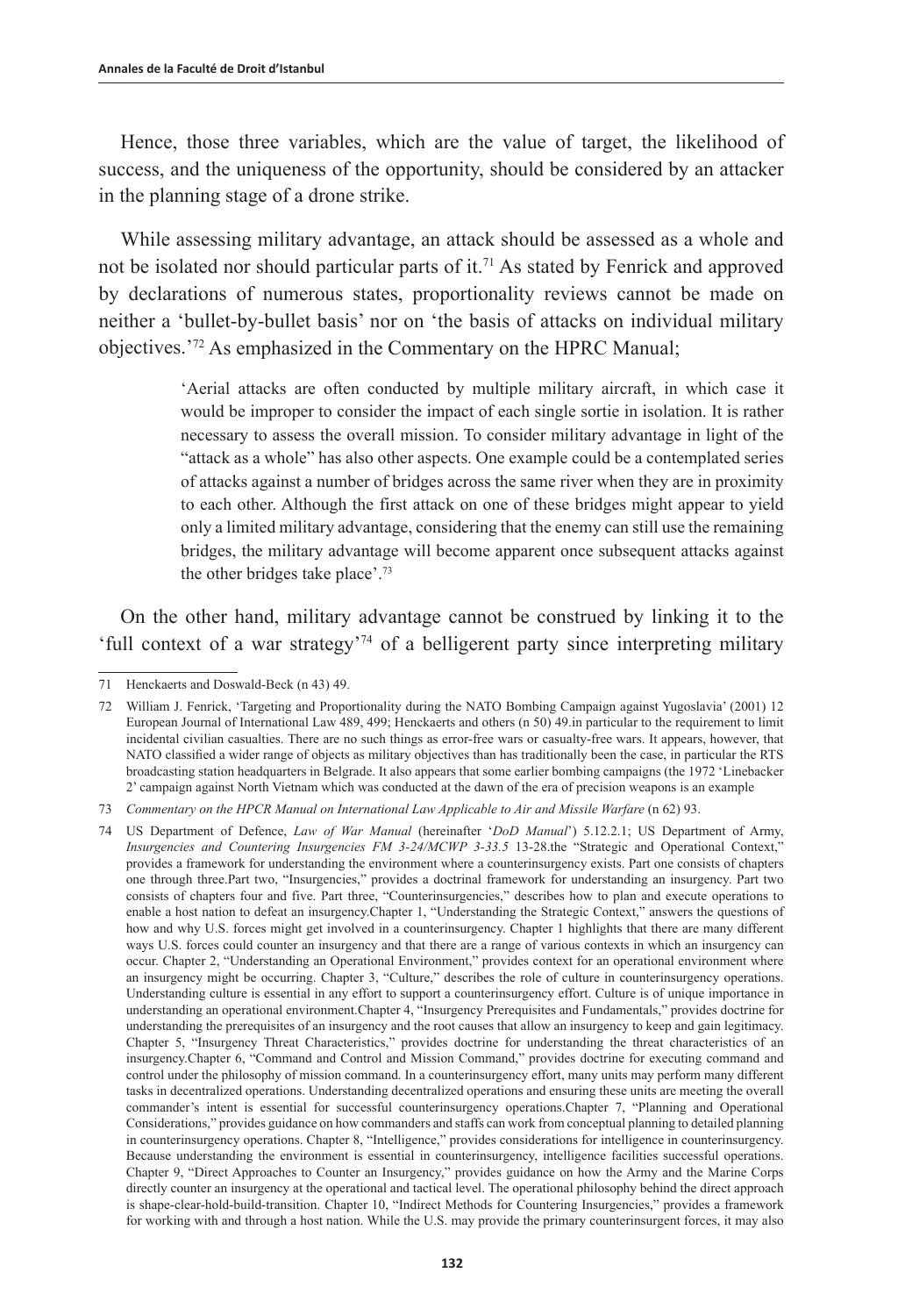advantage in such a way may lead to legitimizing all drone attacks, whether they cause 'excessive' damage or not. It must be foreseeable while a reasonable commander is planning the mission and is limited to the impact of attacks on the 'enemy's military tactical or operational level.'75

There is a discussion on whether accepting force protection is a part of military advantage or not. Some countries, such as the USA, Canada, Australia, and New Zealand, and some scholars accept the security of the attacking forces as a part of military advantage.76 However, another approach defends not including it in proportionality calculations by taking articles 48 and 51(1) of AP-I, which regulate civilian protection, into consideration in order to abstain from undermining civilian protection.77 From the perspective of the present author, first, this issue should be examined in a contextual basis in a general manner. If there is a threat from an imminent or ongoing attack to armed forces, it would be lawful to count force protection into the proportionality analysis.78 Second, even if there is an imminent threat to one's own forces, feasible protections should be taken in order to reduce collateral damage.79 Third, this scenario cannot occur in attacks conducted by armed drones. An attacking party who uses drones already refrains from risking their troops, and there is no direct threat against a person who remotely controls an armed drone. A party can use more drones in order to reduce risks imposed on their troops, but this should be evaluated under precautions, not proportionality. Even if operators are proximate to the battlefield, they cannot claim to protect themselves because the nature of remote warfare gives them a chance to conduct an attack away from the battlefield. While being proximate to the battlefield, they have already accepted the risks which they will face, and those risks should not be passed onto civilians. For this reason, a party who conducts drone attacks can never legitimize excessive collateral damage by claiming force protection as a military advantage.

work indirectly through the host nation. There are also important indirect enablers.Chapter 11, "Working with Host-Nation Forces," provides a foundation for understanding how security cooperation efforts are integrated into a counterinsurgency effort. Whether U.S. forces are, for a time, the primary counterinsurgent forces or they are working indirectly through a host nation, enabling the host nation through security cooperation activities is essential.Chapter 12, "Assessments," provides doctrine for understanding how a counterinsurgency environment changes and determining if counterinsurgent actions are having an effect on achieving the desired end state. Chapter 13, "Legal Considerations" provides some legal considerations that are important for commanders and staffs to consider in all counterinsurgency operations.","langua ge":"English","number-of-pages":"194","source":"Amazon","title":"Insurgencies and Countering Insurgencies FM 3-24/ MCWP 3-33.5","author":[{"family":"US Department of the Army","given":""}]}}],"schema":"https://github.com/ citation-style-language/schema/raw/master/csl-citation.json"}

<sup>75</sup> *Commentary on the HPCR Manual on International Law Applicable to Air and Missile Warfare* (n 62) 93; Ryan Christian Else, 'Proportionality in the Law of Armed Conflict: The Proper Unit of Analysis for Military Operations' (2010) 5 University of St. Thomas Journal of Law and Public Policy 195, 211.

<sup>76</sup> Henckaerts and others (n 50) 50; A. P. V. Rogers, *Law on the Battlefield* (Manchester University Press 1996) 17.

<sup>77</sup> Gisel (n 62) 24.

<sup>78</sup> ibid.

<sup>79</sup> Rebecca J Barber, 'The Proportionality Equation: Balancing Military Objectives with Civilian Lives in the Armed Conflict in Afghanistan' (2010) 15 Journal of Conflict and Security Law 467, 484.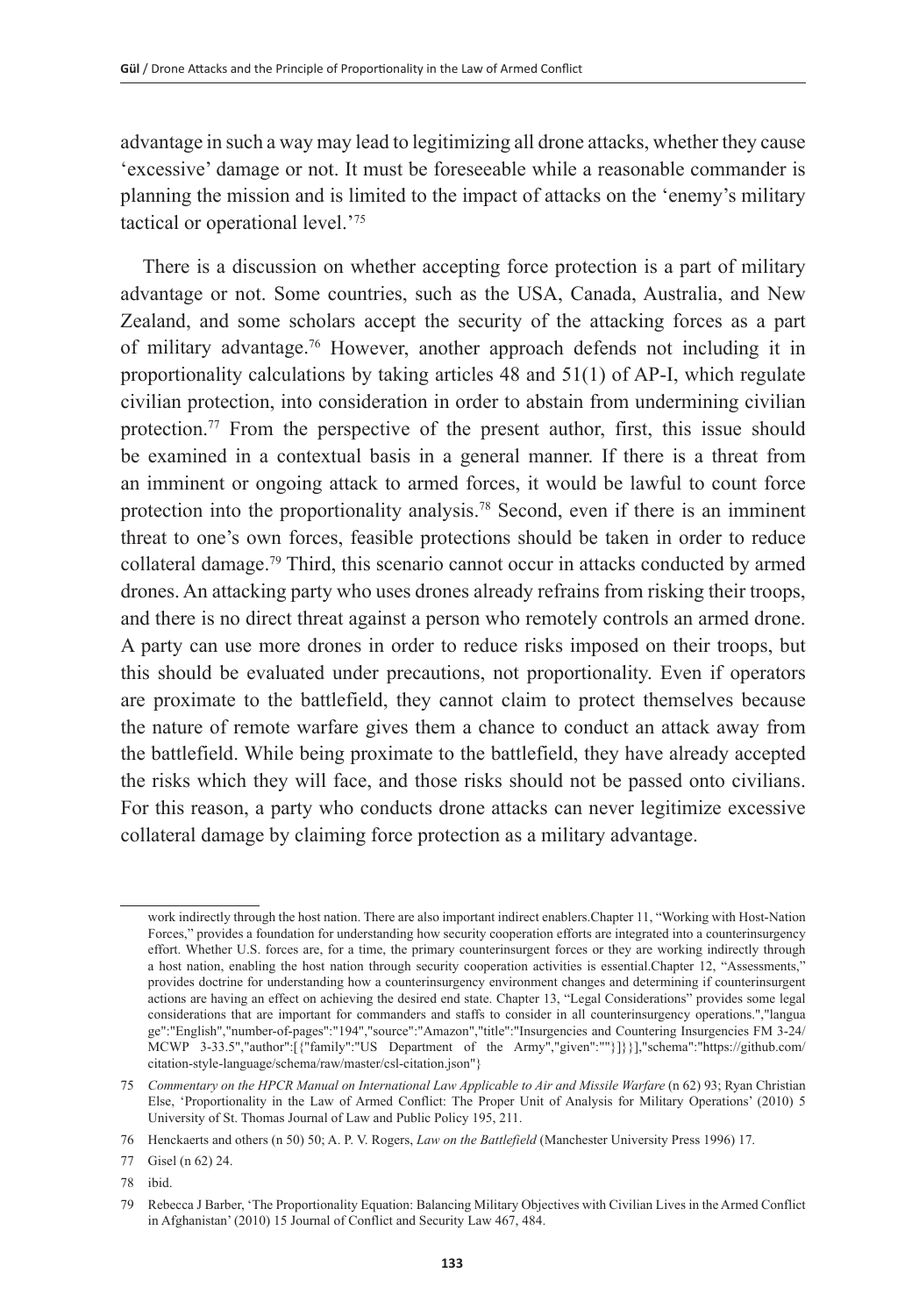## **2.2.3. Avoiding 'Excessive' Collateral Damage via Drone Attacks**

#### **2.2.3.1. Collateral Damage**

The term 'collateral' derives from the Latin col- (together with) and later- (side), and it is defined in the Oxford Dictionary as '[l]ying aside from the main subject, line of action, issue, purpose, etc.; side-; subordinate, indirect.'80 In terms of the LOAC, collateral damage indicates an 'incidental loss of civilian life, injury to civilians, and damage to civilian objects or other protected objects or a combination thereof, caused by an attack on a lawful target.'<sup>81</sup> In other words, collateral damage, which is also known as incidental damage, unavoidably and unintentionally happens to civilian people and property while conducting an attack against a legitimate target.<sup>82</sup> However, it 'does not include inconvenience, irritation, stress, fear, or other intangible effects occurring on the civilian population.'.83

The extent of collateral damage depends on various factors which are stated in the Commentary to Additional Protocols as;

> 'the location of civilian population and objects (possibly within or in the vicinity of a military objective), the terrain (landslides, floods, etc.), accuracy of the weapons used (greater or lesser dispersion, depending on the trajectory, the range, the ammunition used, etc.), weather conditions (visibility, wind, etc.), the specific nature of the military objectives concerned (ammunition depots, fuel reservoirs, main roads of military importance at or in the vicinity of inhabited areas, etc.), technical skill of the combatants (random dropping of bombs when unable to hit the intended target)'.84

It also contains both direct and indirect effects of an attack. The former type of effects occurs immediately as a result of the attack, and they are not altered by intervening events or mechanisms.<sup>85</sup> However, the latter type of effects occurs as the delayed or displaced second, third, and higher order results of the attack, and they are consequences of intermediate events and mechanisms.<sup>86</sup> As stated in the UK Joint Service Manual, if it is expected for burning oil to leak into a civilian area after a remote attack and to cause excessive collateral damage, this will be regarded as an indiscriminate attack.87 Although there is no agreement on what extent these indirect effects must be taken into consideration, it should be stated that indirect effects which

<sup>80</sup> https://www.oed.com/view/Entry/36237?redirectedFrom=collateral#eid

<sup>81</sup> HPRC Manual art 1(l).

<sup>82</sup> The Judge Advocate General's Legal Center and School, *Operational Law Handbook* (2015) 14.

<sup>83</sup> *Commentary on the HPCR Manual on International Law Applicable to Air and Missile Warfare* (n 62) 34.

<sup>84</sup> Sandoz, Swinarski and Zimmermann (n 61) para 2212.

<sup>85</sup> *Joint Targeting School Student Guide* (Joint Targeting School 2017) 15.

<sup>86</sup> *ibid.*

<sup>87</sup> UK Ministry of Defence, *The Joint Service Manual of the Law of Armed Conflict* (The Joint Doctrine and Concepts Centre 2004) 5.33.4.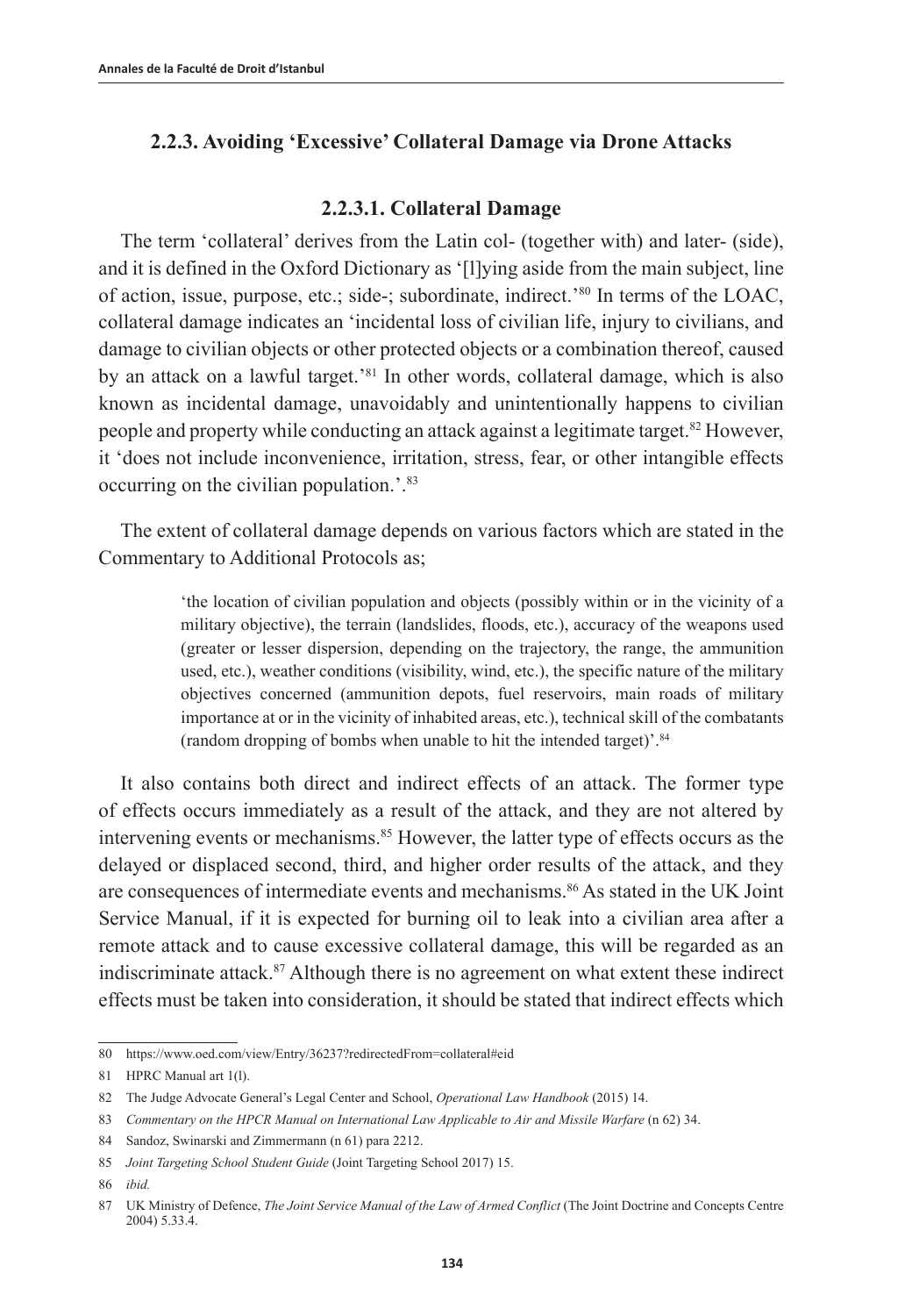are too remote or not reasonably foreseeable shall not be included in proportionality calculations<sup>88</sup>

It is uncertain to render whether inflicting harm upon medical or religious personnel of armed forces as collateral damage or not. The opinion which does not count those harmed as collateral damage can be supported by two arguments. First, according to article  $43(1)$  of the AP-I, '[t]he armed forces of a Party to a conflict consist of all organized armed forces, groups, and units which are under a command responsible to that Party for the conduct or its subordinates.' Because those medical and religious personnel are part of the armed forces, it can be claimed that attacking them might not be accepted as collateral damage. Also, articles  $51(5)(b)$ ,  $57(2)(a)$ (iii), and 57(2)(b), which regulate the principle of proportionality, only include 'loss of civilian life, injury to civilians, and damage to civilian objects' within the ambit of collateral damage.89 This idea can be supported by practices of some states. It is stated in the DoD Manual that the prohibition of excessive damage does not involve causing incidental harm against protected military personnel and objects even if they cannot be subject to direct attacks.<sup>90</sup> Because those personnel are proximate to combatant elements, they are rendered to have accepted the risks of war and cannot be included in a proportionality assessment, but an attacking party should take all feasible precautions to mitigate risks deriving from military operations towards those personnel.<sup>91</sup>

On the other hand, such an approach is not consistent with the purposes of the LOAC. First of all, even though military and religious personnel are part of the armed forces, article 43(2) of AP-I clearly states they are not 'combatants.' Secondly, in the *Nuclear Weapons* Advisory Opinion, the ICJ did not limit collateral damage to civilians but also included environmental considerations in the proportionality review.92 Therefore, it is clear that collateral damage is not limited to civilian lives and objects in practice, but it also involves other considerations. As stated in the Explanation of the San Remo Manual, 'in practice the rule extends to damage or injury caused to all persons or objects that may not be directly attacked, and therefore this definition has included other protected persons (for example, the wounded, sick, shipwrecked), all objects that are not military objectives, and the natural environment' even though the articles only speak about civilians.<sup>93</sup> Lastly, the ICRC takes the same position in the updated commentary of the Geneva Conventions by arguing that the

<sup>88</sup> *Commentary on the HPCR Manual on International Law Applicable to Air and Missile Warfare* (n 62) 92.

<sup>89</sup> Ian Henderson, *The Contemporary Law of Targeting : Military Objectives, Proportionality, and Precautions in Attack under Additional Protocol I* (Martinus Nijhoff Publishers 2009) 206.

<sup>90</sup> US Department of Defence (n 74) para 5.10.1.2.

<sup>91</sup> ibid 7.8.2.1.

<sup>92</sup> *Nuclear Weapons* Advisory Opinion para. 30.

<sup>93</sup> Louise Doswald-Beck (ed), *San Remo Manual on International Law Applicable to Armed Conflicts at Sea* (Cambridge University Press 1995) 87.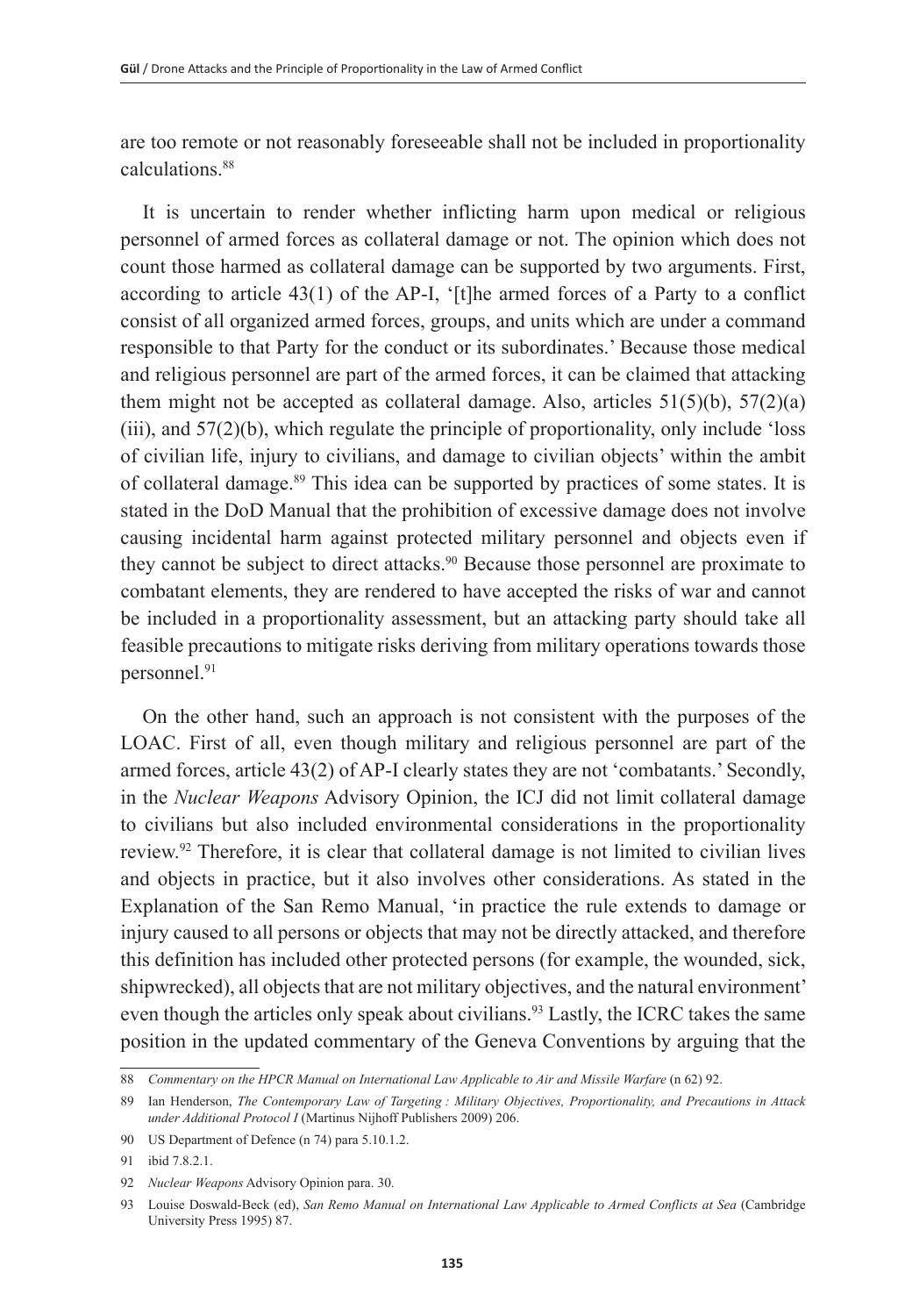duty to 'respect,' stated in article 24 of Geneva Convention I and article 36 of Geneva Convention II, obliges belligerent parties to comply with 'the duties of abstention, such as not to attack medical and religious personnel (be it directly, indiscriminately, or in violation of the principle of proportionality).'94 Therefore, to ensure the respect of such personnel also requires considering them as a part of the proportionality review. Hence, the present author considers those personnel should be taken into account by not focusing on the wording of the article but by approaching the issue through teleological interpretation. Since inflicting harm on those people does not provide any military advantage, it is not rational to legitimize those adverse effects.

Dual-use objects are those used to serve both civilian and military purposes, such as bridges or GPS systems.<sup>95</sup> It is claimed that civilian objects as defined in Article 52(2) of AP-I are 'all objects which are not military objectives,' and the nature of dual-use object can lead to considering the dual-use object as a military objective, depending on whether it meets the two criteria of being an effective contribution and gaining military advantage by attacking this object.<sup>96</sup> In line with this opinion, if a drone attack is conducted against such an object, it will not be necessary to make a proportionality calculation. On the other hand, the principle of proportionality necessitates considering all foreseeable damages imposed on the civilian population.<sup>97</sup> The bridge can be attacked via armed drone if it makes an effective contribution to an enemy's military action. However, even if it is expected to cause small civilian harm through this attack, the damage should be accepted as collateral and taken into consideration. Also, if civilian harm cannot be estimated, the attack must not be initiated.

There is a discussion on whether harming voluntary human shields can be included in the proportionality equation or not. According to Dinstein, voluntary human shields aim to deter enemy attacks; that is why they should be regarded as direct participants and lawful targets.98 In comparison to this opinion, it is argued that these people do not direct any violence against enemy combatants which is necessary for accepting someone as direct participant (threshold of harm), and they do not lose their protected status.99 The working of the ICRC on the Interpretive Guidance on the Notion of

<sup>94</sup> International Committee of the Red Cross, *Commentary on the First Geneva Convention: Convention (I) for the Amelioration of the Condition of the Wounded and Sick in Armed Forces in the Field* (Cambridge University Press 2016) para 1987; International Committee of the Red Cross, *Commentary on the Second Geneva Convention: Convention (II) for the Amelioration of the Condition of Wounded, Sick and Shipwrecked Members of Armed Forces at Sea* (Cambridge University Press 2017) para 2462.

<sup>95</sup> Maurice Cotter, 'Military Necessity, Proportionality and Dual-Use Objects at the ICTY: A Close Reading of the Prlić et al. Proceedings on the Destruction of the Old Bridge of Mostar' (2018) 23 Journal of Conflict and Security Law 283, 297.

<sup>96</sup> Françoise J Hampson and Yoram Dinstein, 'Proportionality and Necessity in the Gulf Conflict' (1992) 86 Proceedings of the Annual Meeting (American Society of International Law) 45, 50; Henderson (n 89) 207.

<sup>97</sup> Schmitt (n 11) 140.

<sup>98</sup> Dinstein (n 68) 130.

<sup>99</sup> 'Expert Meeting "Targeting Military Objectives"' (University Centre for International Humanitarian Law 2005) 20.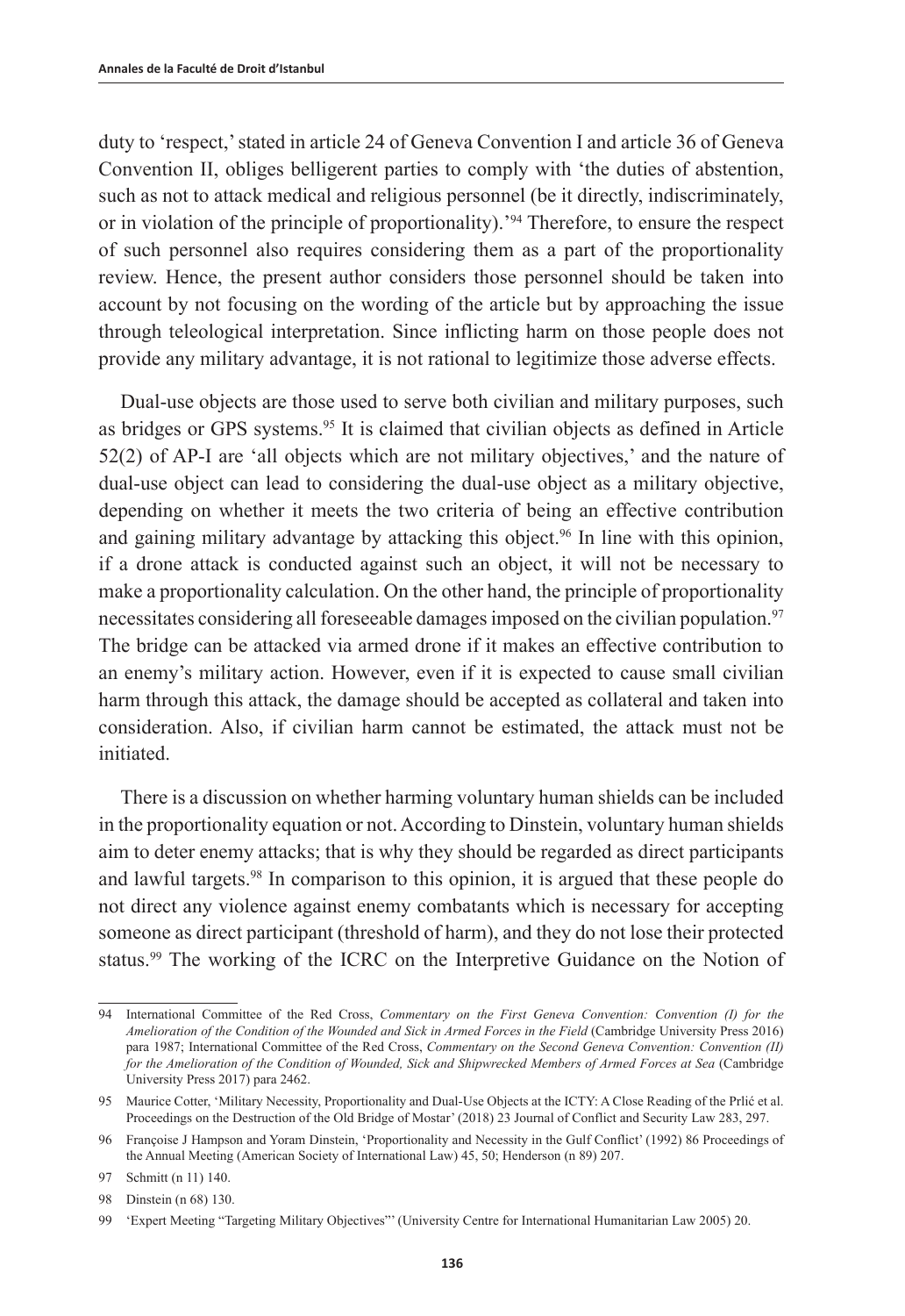Direct Participation in Hostilities finds a compromise on this issue. According to the Guidance, if those people cause the prevention of an attack by positioning themselves as physical obstacles, they will be accepted as direct participants, but if their position does not have any detrimental effect on the capacity of the attacker because of the power of weapons used in the attack, such as air strikes, then those persons will not be regarded as direct participants. Thus, causing harm to them will be accepted as collateral damage. $100$  On the other hand, there is no discussion on accepting involuntary human shields as protected persons.101 Therefore, if civilians are forced to be human shields, the harms imposed upon them should be accepted as collateral damage. Consequently, drone attacks are air attacks in which powerful weapons are used; hence, causing harm on voluntary or involuntary human shields by using armed drones will be accepted as collateral damage, and if they result in excessive damages, they will be unlawful.

Lastly, if an attacker cannot predict the collateral damage resulting from a drone strike, it should be cancelled or suspended until having reasonable certainty. However, if the attacker took precautions and conducted an attack against a lawful target, he would not bear any responsibility despite the fact that the attack resulted in excessive harm because of an undetermined reason. Moreover, collateral damage should not be understood as a legal tool which legitimizes killing enemy civilians. Parties should 'value the lives of enemy civilians to the same extent that they value the lives of their own civilians and military personnel' because of their dignity as human beings.102 However, if there is a reasonable expectation to gain military advantage by causing civilian damage, then collateral damage will come into the scene as an unintentional consequence of a strike which is not excessive in comparison to its advantage.

## **2.2.3.2. Determination of Excessiveness**

The lexical meaning of excessive is '[m]ore than is necessary, normal, or desirable; immoderate'<sup>103</sup> or '[t]ransgressing the bounds of law, decency, or morality; outrageous, lawless, wrongful.'104 Belligerent parties always need to calculate whether expected collateral damage is excessive compared to the anticipated military advantage or not.

The two terms 'extensive' and 'excessive' should be distinguished. These terms were used almost interchangeably in the Commentary to Additional Protocols by arguing that an attack shall not cause 'extensive destruction of civilian objects.'105

<sup>100</sup> Melzer (n 51) 56–57.

<sup>101</sup> ibid 57 n.141.

<sup>102</sup> Andreson (n 64) 34.

<sup>103</sup> <https://www.lexico.com/en/definition/excessive>

<sup>104</sup> https://www.oed.com/view/Entry/65759?redirectedFrom=excessive#eid

<sup>105</sup> Sandoz, Swinarski and Zimmermann (n 61) 2218.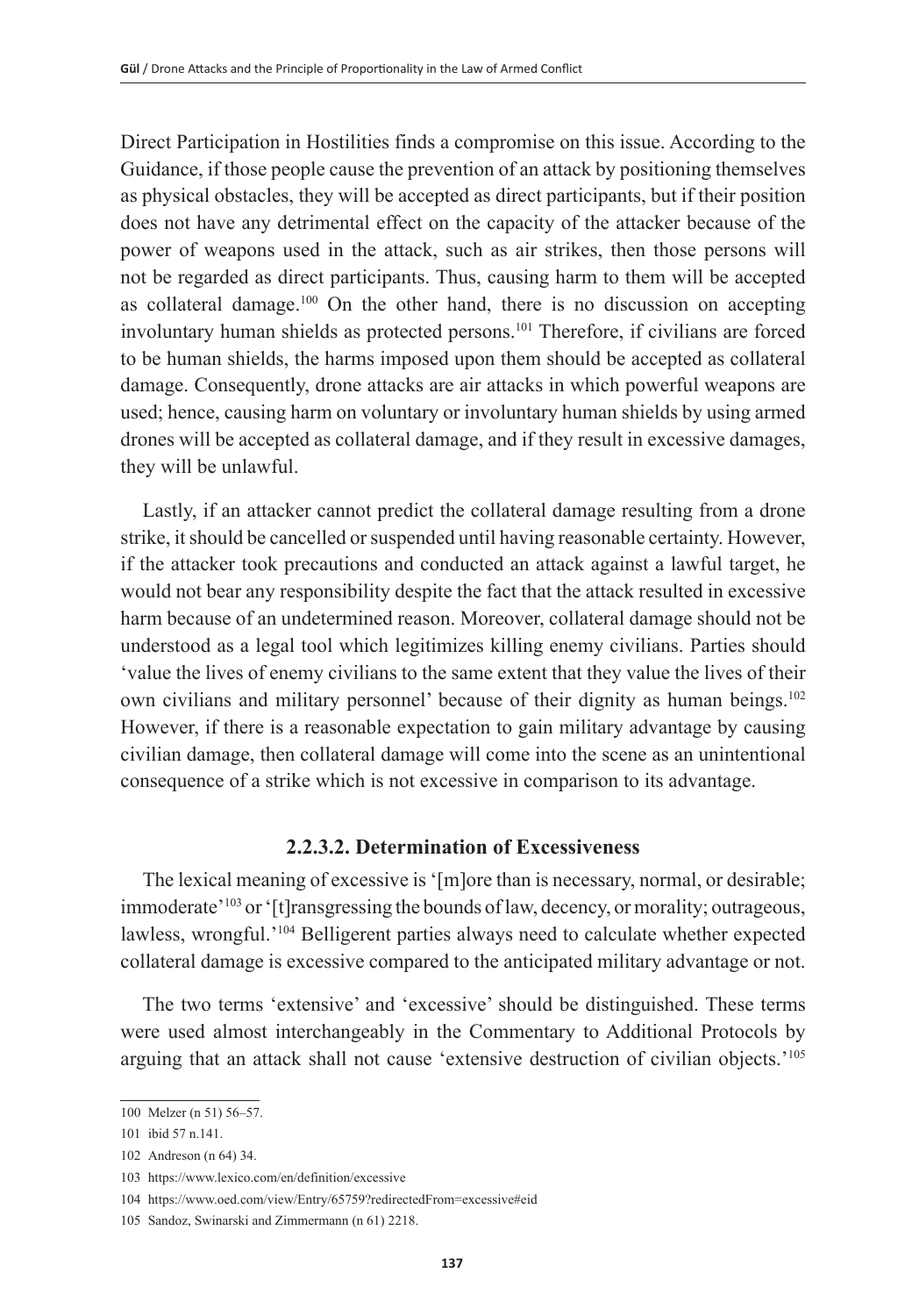However, AP-I clearly prohibits excessive damage, and the scale of destruction does not make the attack unlawful *per se*. If the anticipated military advantage is significant enough because of the military value of the lawful target, extensive collateral damage will be justified legally.<sup>106</sup> As stated by the Eritrean-Ethiopia Commission, although civilian casualties and losses are 'regrettable and tragic consequences of the war,' if it is not proven that they are disproportionate in comparison to their anticipated military advantage, 'they do not in themselves establish liability … under international law.'107

While there is no clear rule on how to determine whether the collateral damage is excessive or not, it is stated in the *Galic* Case that

> 'In determining whether an attack was proportionate, it is necessary to examine whether a reasonably well-informed person in the circumstances of the actual perpetrator, making reasonable use of the information available to him or her, could have expected excessive civilian casualties to result from the attack'.<sup>108</sup>

However, rather than the assessment of every reasonably well-informed person, the NATO Bombing Report suggests determining it by the 'reasonable military commander' criterion by arguing that

> 'It is unlikely that a human rights lawyer and an experienced combat commander would assign the same relative values to military advantage and to injury to non-combatants. Further, it is unlikely that military commanders with different doctrinal backgrounds and differing degrees of combat experience or national military histories would always agree in close cases. It is suggested that the determination of relative values must be that of the "reasonable military commander." Although there will be room for argument in close cases, there will be many cases where reasonable military commanders will agree that the injury to non-combatants or the damage to civilian objects was clearly disproportionate to the military advantage gained.'109

On the other hand, Henderson offers to use both of these criteria in a way that assesses the proportionality of an attack by depending it on 'the circumstances of the commander and the information available to him or her' (subjective aspect), but 'the conclusions to be reached on whether collateral damage is expected and whether it is proportional is then based on what a reasonable person would have concluded from that information' (objective aspect).<sup>110</sup> However, placing a double standard on proportionality makes the principle more relative, which is already unclear enough. Moreover, his suggestion misses the point that the principle of proportionality is 'prospective in nature, so an attacker is obligated to estimate and compare military

<sup>106</sup> *Commentary on the HPCR Manual on International Law Applicable to Air and Missile Warfare* (n 62) 92.

<sup>107</sup> Eritrea-Ethiopia Claims Commission, *Western Front, Aerial Bombardment and Related Claims-Eritrea's Claims 1, 3, 5, 9-13, 14, 21, 25 & 26* (Partial Award of 2005) para 97.

<sup>108</sup> *Prosecutor v Stanislav Galic* (Trial Judgement) ICTY-98-29-T (5 December 2003) para 58.

<sup>109</sup> The NATO Bombing Report para. 50.

<sup>110</sup> Henderson (n 89) 222.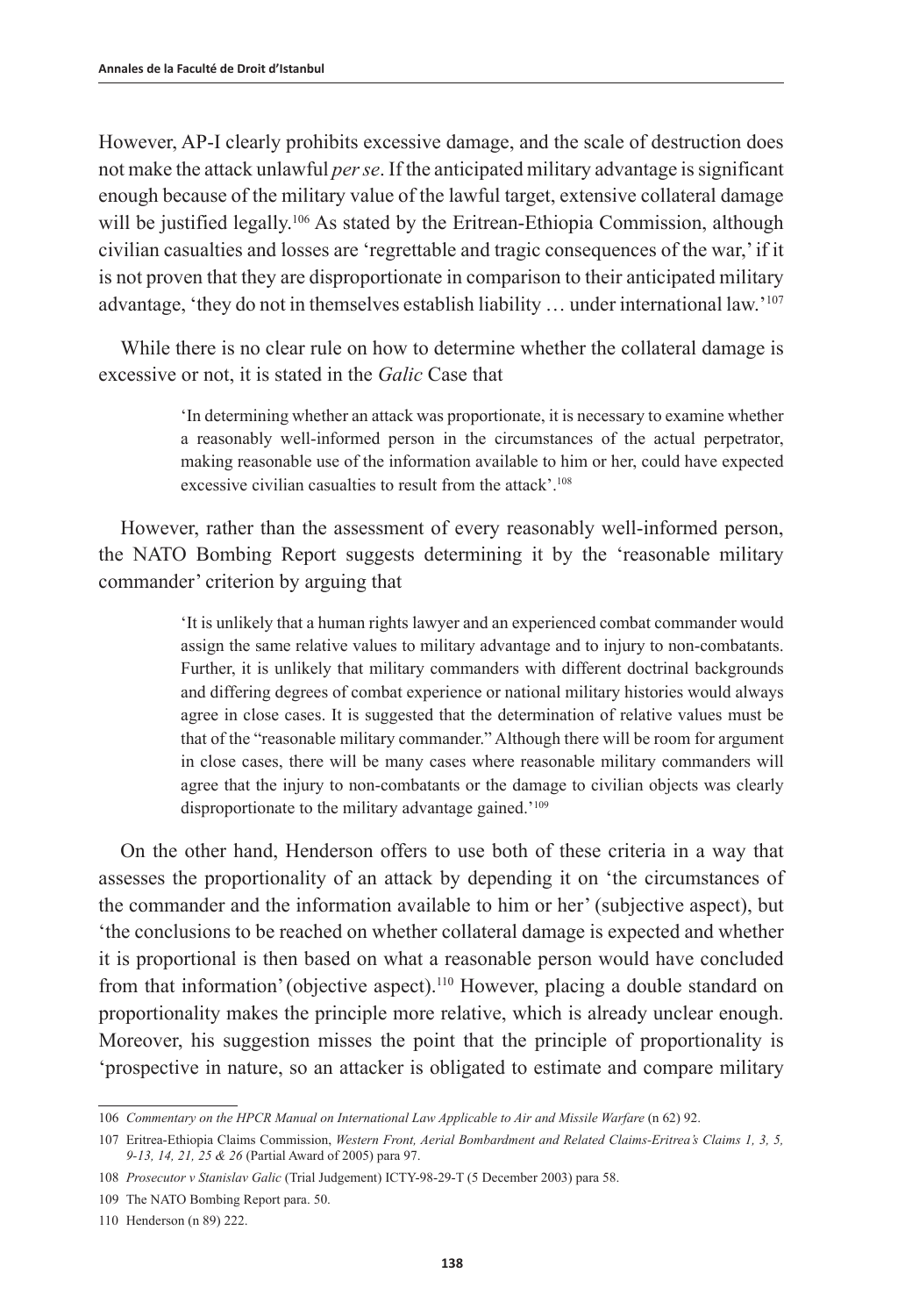advantage and civilian harm at the time the attack is contemplated.'111 Therefore, the proportionality calculation requires *ex ante* determination, not *ex post*. In the targeting process of a person, drone pilots keep two considerations in mind: 'The first would be the likelihood of the particular attack in achieving the goal of elimination. The second would be the military advantage of eliminating that person.'112 At this point, even though the remoteness of the perpetrator of a drone attack from the battlefield already allows him/her to determine the principle of proportionality in a more realistic way than those in the theather and allows him/her to render the legality of the decision more reliably, the anticipated result by attackers cannot be certain at all times, and objective criterion cannot be applicable because of the risk of vagueness of the expected result of an attack. Hence, the reasonable commander criterion should be used while assessing the proportionality of drone attacks, and *ex ante* determination should be made in order to decide its legality.

An important factor when making the determination of the excessiveness of an attack is the urgency to engage a target. While arguing two different types of attacks, Akerson explains that

> 'Attacks subject to a proportionality review can be broken down into two categories. The first type consists of attacks that are premeditated in nature, decided only after careful consideration of the circumstances. The second type consists of attacks that, given the circumstances, are conducted under exigent circumstances and thus without the same contemplative ability. The second type would include attacks required to eliminate an immediate and serious threat, for example when UAV operators identify a suspected suicide bomber in or heading toward a civilian area'.<sup>113</sup>

At this point, the second type of attack would require a more flexible approach in the determination of excessiveness.

There is no difference among civilians while examining the 'excessiveness' of the attack. Therefore, claiming to take 'friendly' and 'neutral' civilians into consideration when deciding on an attack is not applicable in the LOAC.<sup>114</sup> There is not any difference between civilians who have either friendly or hostile intentions toward the attacking party when deciding the strike and considering the results of it whether they are excessive or not. Moreover, even if a belligerent party does not expect to cause excessive damage by a drone attack against those people but the change of a weapon or a tactic might decrease the level of collateral damage, the attacking party should apply that alternative by considering the benefit to civilians.

<sup>111</sup> Akerson (n 57) 185.

<sup>112</sup> ibid 195. However, as admitted by Akerson, it is harder to estimate military value of a target in drone attacks comparing with conventional warfare since '[c]onventional warfare involves clear rank and hierarchy; UAV warfare attempts to identify the leadership of irregular fighters that are hiding as and amongst civilians'. *See* ibid 196.

<sup>113</sup> Akerson (n 57) 211.

<sup>114</sup> Rogier Bartels, 'Dealing with the Principle of Proportionality in Armed Conflict in Retrospect: The Application of the Principle in International Criminal Trials' (2013) 46 Israel Law Review 271, 303.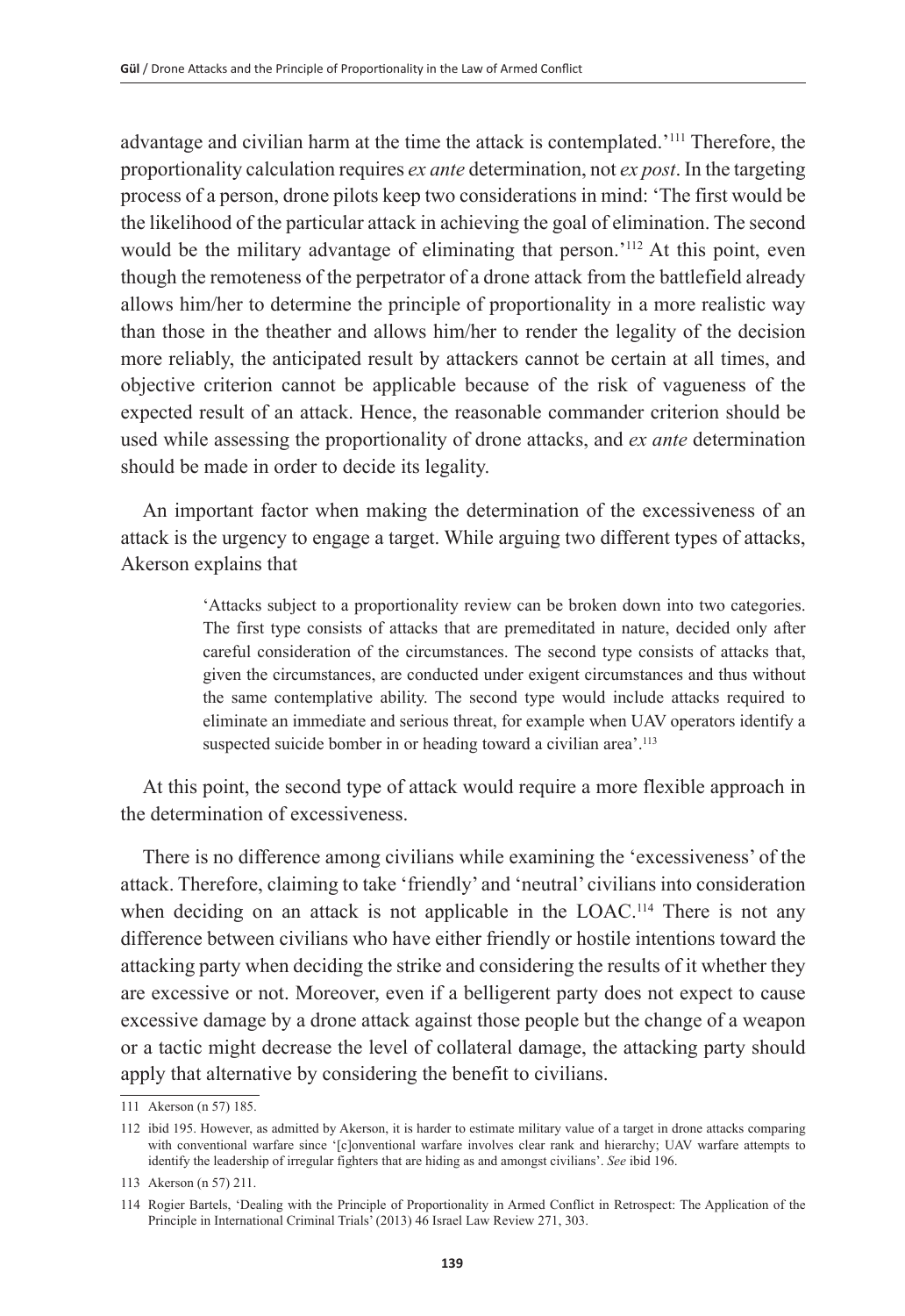If it becomes obvious that excessive damage will occur and the attack is suspended, this does not change the military status of the target, and the attack might be conducted later when the damage is not disproportionate. As stated by Henderson,

> 'Whether or not an object is a military objective is assessed against the test in article 52(2) API. Whether an attack on that object in a certain way (eg, by a 2000 lb bomb) will cause disproportionate collateral damage does not affect the object's status as a military objective. Rather, and in accordance with the wording of article  $57(2)(a)(iii)$  API, a party must refrain from deciding to launch the attack if the expected collateral damage would be excessive. For example, the status of a military air traffic control tower in close proximity to civilian hous- ing does not change from not being a military objective if attacked using a 2000 lb unguided bomb to being a military objective if attacked using a 500 lb laser-guided bomb. Rather, the tower's status as a military objective is solely dependant upon the article 52(2) API test. What does change is whether in any given scenario it is lawful to launch a potential attack against the tower'.<sup>115</sup>

Therefore, the reason behind the suspension of an attack should not be confused with the status of an object, and it does not preclude destroying the legitimate target later.

The principle of proportionality and the determination of excessiveness should not be held as a mathematical formula.116 Although it is stated that '[f]ifty civilians killed for one suspected combatant killed is a textbook example of a violation of the proportionality principle,'117 excessiveness cannot be construed as counting the number of civilian and combatant casualties and comparing them with each other.<sup>118</sup> As stated in the NATO Bombing Report,

> 'It is much easier to formulate the principle of proportionality in general terms than it is to apply it to a particular set of circumstances because the comparison is often between unlike quantities and values. One cannot easily assess the value of innocent human lives as opposed to capturing a particular military objective.'<sup>119</sup>

Hence, excessiveness should be evaluated based on the comparison between two values which are collateral damage and military advantage. The determination of it should be on the basis of the context in which the decision is given, a reasonable military commander criterion, and good faith.

<sup>115</sup> Henderson (n 89) 198.

<sup>116</sup> Laurie R Blank, 'A New Twist on an Old Story: Lawfare and the Mixing of Proportionalities' (2010) 43 Case W. Res. J. Int'l L. 707, 716; Michael Wells-Greco, 'Operation "Cast Lead": Jus in Bello Proportionality' (2010) 57 Netherlands International Law Review 397, 416.

<sup>117</sup> O'Connell (n 3) 24.Barack Obama authorized the CIA to continue President Bush's policy of attacks using unmanned aerial vehicles (UAVs or drones

<sup>118</sup> *Commentary on the HPCR Manual on International Law Applicable to Air and Missile Warfare* (n 44) 92.

<sup>119</sup> The NATO Bombing Report para. 48.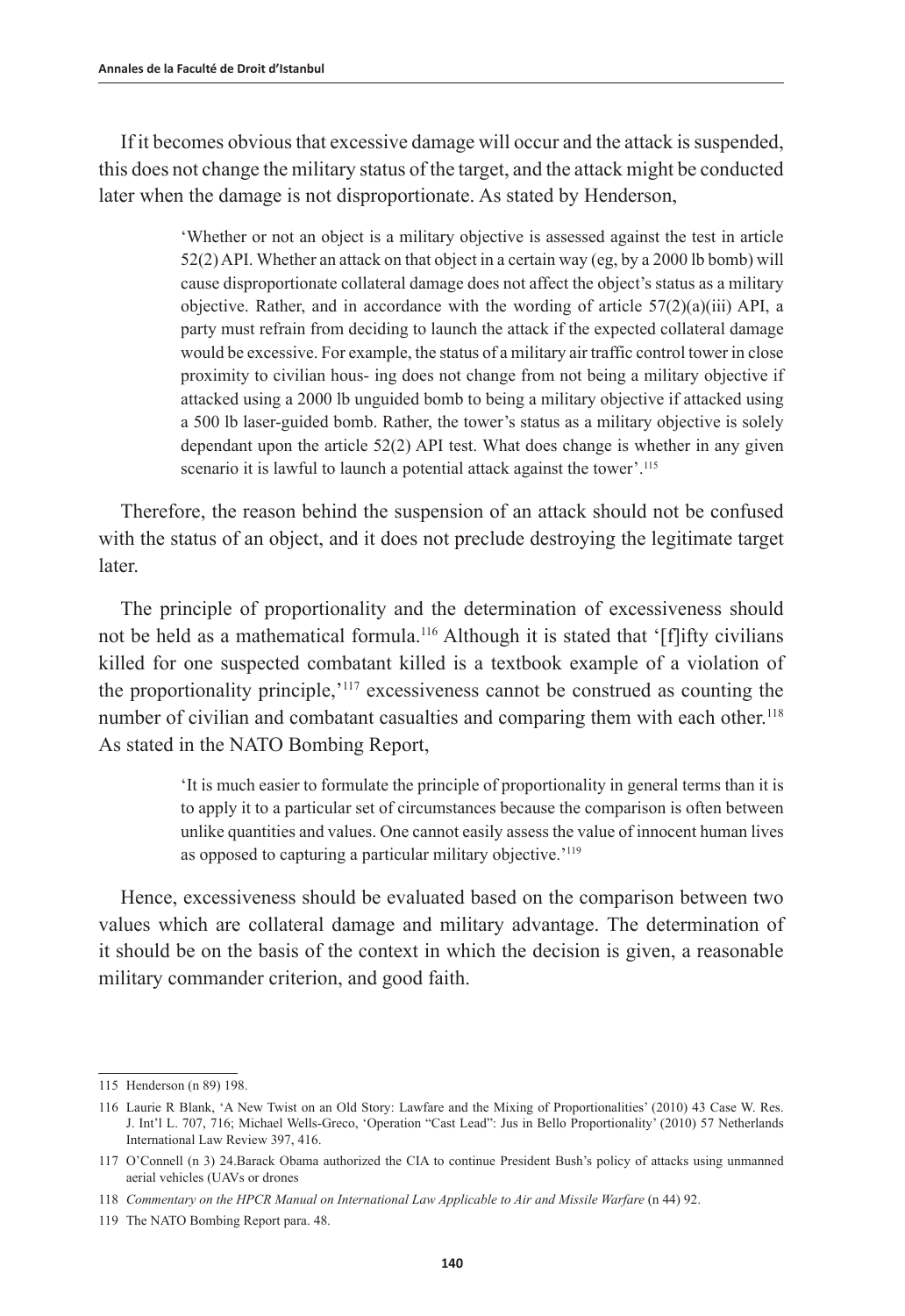## **Conclusion**

While new technologies pose significant challenges to international law, they do not preclude the application of the relevant rules. At this point, the use of armed drones and conducting remote attacks has led to many debates in the LOAC. However, those debates do not have a significant impact on how the principles of conduct of hostilities can be applied to those attacks.

 In this article, first, the legality of using armed drones was explained. Although there is no clear article in either Geneva Conventions or the Additional Protocols to permit or prohibit the use of drones, they are not illegal *per se* as weapons. However, it is important to comply with targeting rules to carry out attacks by them. Although the remoteness of the perpetrator might cause him/her to act in a more flexible manner when engaging in lawful targets, this can be prevented by appropriate training programs. Also, it should be stated that both the LOAC and the Human Rights Law govern armed conflicts in parallel to each other, and not only the former but also latter places responsibility on parties. However, the human rights obligations of states are limited to the jurisdictions recognized by belligerent parties.

In the second part, it was clarified that the principle of proportionality obliges belligerent parties to conduct their attacks against lawful targets in a way that it will not result in excessive civilian harm by trying to gain military advantage. Although a weaker side of an armed conflict might try to hide their members by mixing them within a civilian population, the responsibility of an attacking party does not go beyond what is known by it at the relevant time. At this point, drones give an opportunity to operators to get better intelligence than those on the ground. After the best intelligence is obtained, the attacking party can initiate an attack against a target. However, it cannot be concluded that any civilian harm is unlawful under the LOAC even if the best intelligence is obtained. Whilst a perpetrator conducts a drone strike by being aware of the fact that some civilians will be harmed as a result of the attack, he/she expects a certain level of military advantage from it. Although some factors such as the urgency of an attack or the value of a target have an impact on the level of the balance between military advantage and collateral damage, this two-sided evaluation cannot be disproportionate. For this reason, the calculation of excessiveness should be considered by a reasonable military commander while planning, approving, or executing an attack, and it should be assessed in good faith.

**Hakem Değerlendirmesi:** Dış bağımsız.

**Peer-review:** Externally peer-reviewed.

**Conflict of Interest:** The author has no conflict of interest to declare.

**Grant Support:** The author declared that this study has received no financial support.

**Çıkar Çatışması:** Yazar çıkar çatışması bildirmemiştir.

**Finansal Destek:** Yazar bu çalışma için finansal destek almadığını beyan etmiştir.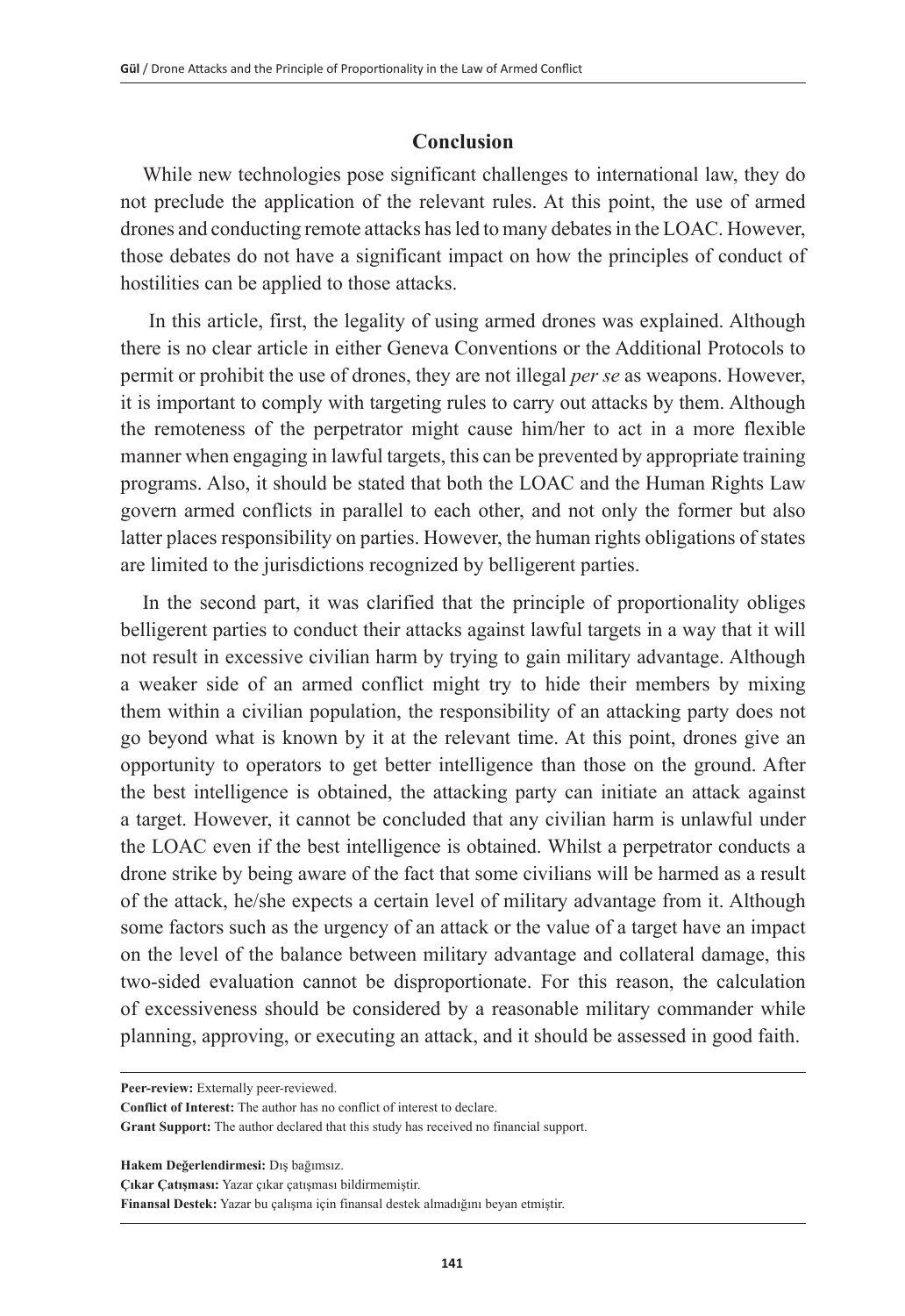## **Bibliography/Bibliyografya**

#### **I. Primary Sources**

#### **Treaties, Manuals**

- 'Declaration (IV,1), to Prohibit, for the Term of Five Years, the Launching of Projectiles and Explosives from Balloons, and Other Methods of Similar Nature. The Hague, 29 July 1899.' <https://ihl-databases.icrc.org/applic/ihl/ihl.nsf/Article.xsp?action=openDocument&documen tId=C372920FFD61039AC12563CD00516126> accessed 30 January 2020.
- Protocol Additional to the Geneva Conventions of 12 August 1949, and relating to the Protection of Victims of International Armed Conflicts (adopted 8 June 1977, entered into force 7 December 1978) 1125 UNTS 3
- Protocol Additional to the Geneva Conventions of 12 August 1949 and relating to the Protection of Victims of Non-International Armed Conflicts (adopted 8 June 1977, entered into force 7 December 1978) 1125 UNTS 609
- Protocol on Prohibitions or Restrictions on the Use of Mines, Booby-Traps and Other Devices (entered into force 2 December 1983) 1342 UNTS 168, 19 ILM 1529, as amended 3 May 1996, 35 ILM 1206
- HPCR Manual on International Law Applicable to Air and Missile Warfare (Bern, 15 May 2009)

#### **Cases**

*Alejandre et al. v Cuba* Case No. 11.589 (IACiHR 29 September 1999)

*Al-Saadoon and Mufdhi v The United Kingdom* App no. 61498/08 (ECtHR 30 June 2009)

- *Application of the Convention on the Prevention and Punishment of the Crime of Genocide (Croatia v. Serbia) (Judgment)* [2015] ICJ Rep 3
- *Bankovic and others v Belgium and 16 other Contracting States* App No. 52207/99 (ECtHR 12 December 2001)
- *Case Concerning Armed Activities on the Territory of the Congo (Democratic Republic of the Congo v. Uganda) (Judgment)* [2005] ICJ Rep 168
- *Hassan v United Kingdom* App no 29750/09 (ECtHR 16 September 2014)
- *Legal Consequences of the Construction of a Wall in the Occupied Palestinian Territory* (Advisory Opinion) [2004] ICJ Rep 136
- *Isayeva v Russia* App no 57950/00 (ECtHR 24 February 2005)
- *Loizidou v Turkey* App no. 15318/89 (ECtHR 23 March 1995)
- *Military and Paramilitary Activities in and against Nicaragua (Nicaragua v. United States of America) (Judgment)* [1984] ICJ Rep 392
- *Prosecutor v Dragoljub Kunarac, Radomir Kovac and Zoran Vukovic* (Judgement) ICTY-96-23 & ICTY-96-23/1-A (12 June 2002)
- *Prosecutor v Dusko Tadic* (Decision on the Defence Motion for Interlocutory Appeal on Jurisdiction) ICTY-94-1 (2 October 1995)

*Prosecutor v Dusko Tadic* (Judgment) ICTY-94-1-T (7 May 1997)

*Prosecutor v Dusko Tadic* (Appeal Judgement) ICTY-94-1-A (15 July 1999)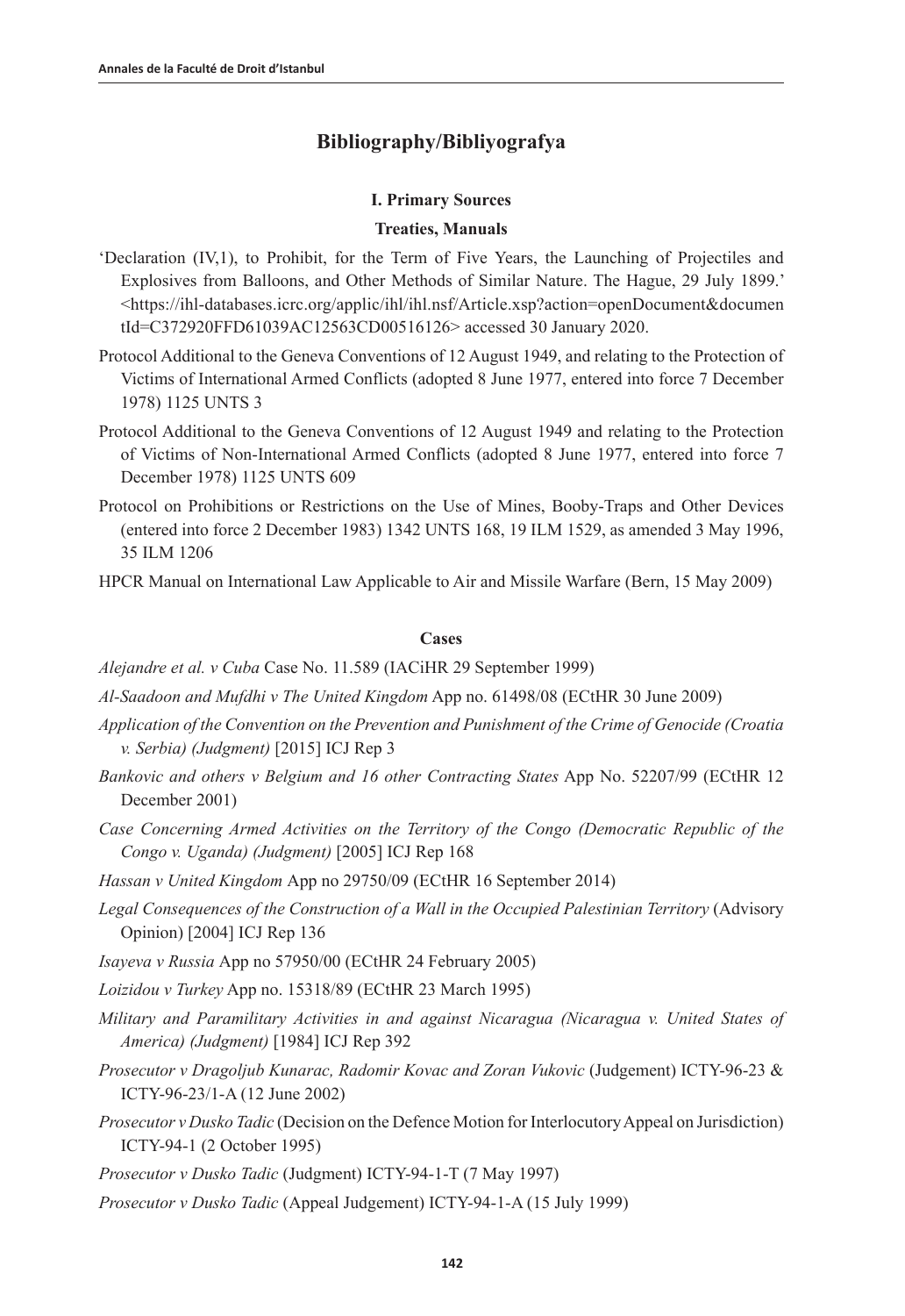- *Prosecutor v Germain Katanga* (Judgement pursuant to article 74 of the Statute) ICC- 01/04-01/07 (7 March 2014)
- *Prosecutor v Jean-Paul Akayesu* (Trial Judgment) ICTR-96-4-T (2 September 1998)
- *Prosecutor v Jean-Pierre Bemba Gombo* (Judgment pursuant to Article 74 of the Statute) ICC-01/05-01/08 (21 March 2016)
- *Prosecutor v Stanislav Galic* (Trial Judgement) ICTY-98-29-T (5 December 2003)
- *Prosecutor v Zoran Kupreskic and others* (Judgement) ICTY-95-16-T (14 January 2000)

#### **Other Legal Documents**

- Commission E-EC, *Western Front, Aerial Bombardment and Related Claims-Eritrea's Claims 1, 3, 5, 9-13, 14, 21, 25 & 26* (Partial Award of 2005)
- UNHRC, *Report of the Special Rapporteur on Extrajudicial, Summary or Arbitrary Executions, Philip Alston, Addendum, Study on Targeted Killings*, UN Doc. A/HRC/ 14/24/Add.6, (May 28, 2010)

#### **II. Secondary Sources**

#### **Books, Book Chapters, Articles**

- Akerson D, 'Applying Jus in Bello Proportionally to Drone Warfare' (2014) 16 Oregon Review of International Law 173
- Andreson J, 'Challenging the Perplexity over Jus in Bello Proportionality' (2014) 7 European Journal of Legal Studies 19
- Barber RJ, 'The Proportionality Equation: Balancing Military Objectives with Civilian Lives in the Armed Conflict in Afghanistan' (2010) 15 Journal of Conflict and Security Law 467
- Bartels R, 'Dealing with the Principle of Proportionality in Armed Conflict in Retrospect: The Application of the Principle in International Criminal Trials' (2013) 46 Israel Law Review 271
- Blank LR, 'A New Twist on an Old Story: Lawfare and the Mixing of Proportionalities' (2010) 43 Case W. Res. J. Int'l L. 707
- Borelli S, 'The (Mis)-Use of General Principles of Law: Lex Specialis and the Relationship Between International Human Rights Law and the Laws of Armed Conflict', *General Principles of Law-The Role of the Judiciary* (Springer 2015)
- *Commentary on the HPCR Manual on International Law Applicable to Air and Missile Warfare* (Program on Humanitarian Policy and Conflict Research at Harvard University 2010)
- Commission E-EC, *Western Front, Aerial Bombardment and Related Claims-Eritrea's Claims 1, 3, 5, 9-13, 14, 21, 25 & 26* (Partial Award of 2005)
- Cotter M, 'Military Necessity, Proportionality and Dual-Use Objects at the ICTY: A Close Reading of the Prlić et al. Proceedings on the Destruction of the Old Bridge of Mostar' (2018) 23 Journal of Conflict and Security Law 283
- Dinstein Y, *The Conduct of Hostilities under the Law of International Armed Conflict* (Cambridge University Press 2004)
- Doswald-Beck L (ed), *San Remo Manual on International Law Applicable to Armed Conflicts at Sea* (Cambridge University Press 1995)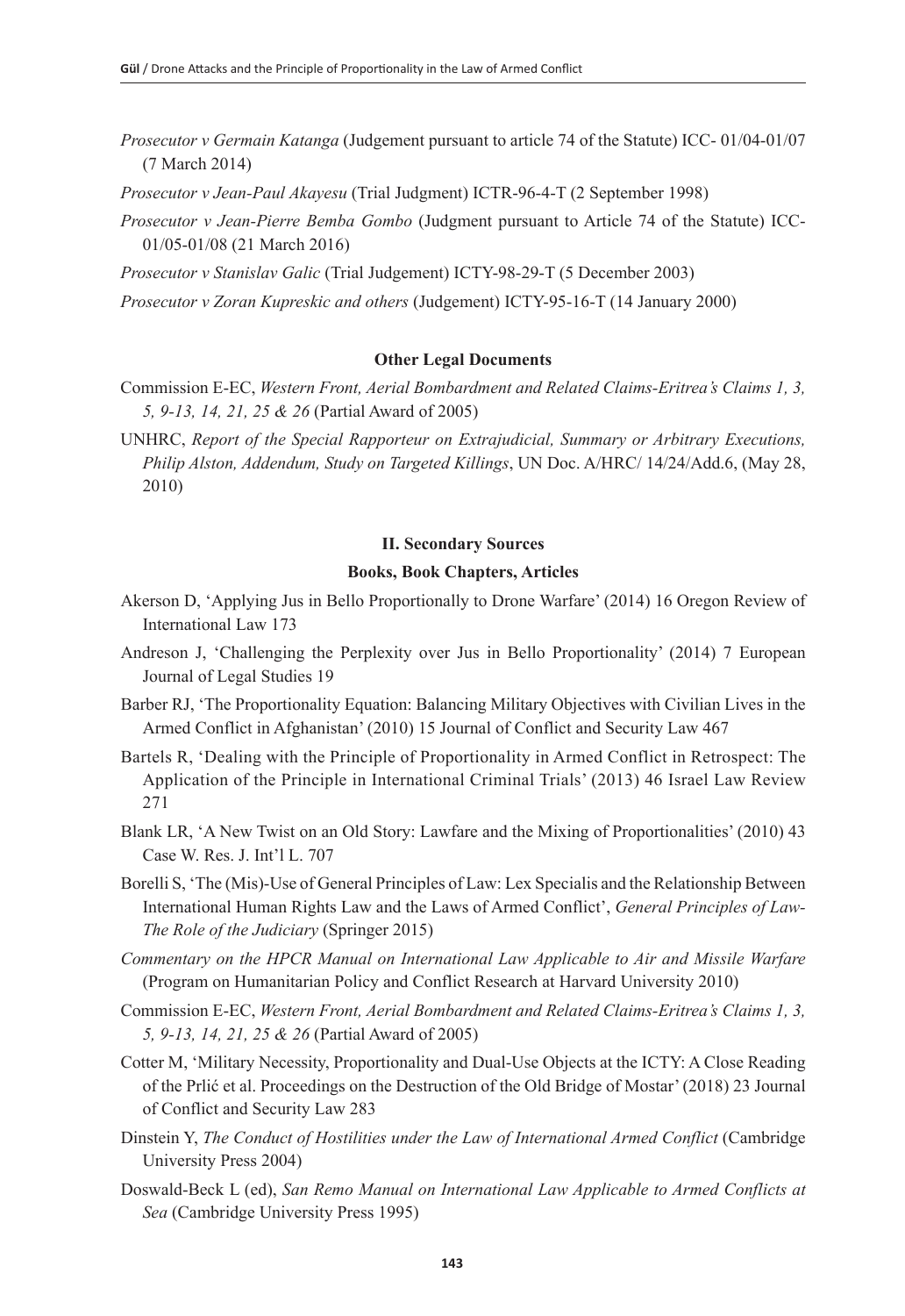- E. W. P, 'Developing and Integrating Unmanned Systems for Military Operations' in Ronan Doaré and others (eds), *Robots on the Battlefield Contemporary Perspectives and Implications for the Future* (Combat Studies Institute Press 2014)
- Else RC, 'Proportionality in the Law of Armed Conflict: The Proper Unit of Analysis for Military Operations' (2010) 5 University of St. Thomas Journal of Law and Public Policy 195
- 'Expert Meeting "Targeting Military Objectives"' (University Centre for International Humanitarian Law 2005)
- Fenrick WJ, 'The Rule of Proportionality and Protocol I in Conventional Warfare' (1982) 98 Military Law Review 91
- ——, 'Targeting and Proportionality during the NATO Bombing Campaign against Yugoslavia' (2001) 12 European Journal of International Law 489

——, 'Applying IHL Targeting Rules to Practical Situations: Proportionality and Military Objectives' (2009) 27 Windsor Yearbook of Access to Justice 271

- Gettinger D, *The Drone Databook* (The Center for the Study of the Drone at Bard College 2019)
- Gisel L, 'The Rules Governing the Conduct of Hostilities under International Humanitarian Law' (ICRC and Université Laval 2016) International Expert Meeting Report
- Hampson FJ, 'The Principle of Proportionality in the Law of Armed Conflict' in S Perrigo and J Whitman (eds), *The Geneva Conventions Under Assault* (Pluto Press 2010)
- Hampson FJ and Dinstein Y, 'Proportionality and Necessity in the Gulf Conflict' (1992) 86 Proceedings of the Annual Meeting (American Society of International Law) 45
- Heller KJ, '"One Hell of a Killing Machine" Signature Strikes and International Law' (2013) 11 Journal of International Criminal Justice 89
- Henckaerts J-M and Doswald-Beck L (eds), *Customary International Humanitarian Law* (Cambridge University Press 2005)
- Henderson I, *The Contemporary Law of Targeting : Military Objectives, Proportionality, and Precautions in Attack under Additional Protocol I* (Martinus Nijhoff Publishers 2009)
- International Committee of the Red Cross, *Commentary on the First Geneva Convention: Convention (I) for the Amelioration of the Condition of the Wounded and Sick in Armed Forces in the Field* (Cambridge University Press 2016)
- ——, *Commentary on the Second Geneva Convention: Convention (II) for the Amelioration of the Condition of Wounded, Sick and Shipwrecked Members of Armed Forces at Sea* (Cambridge University Press 2017)
- International Law Association Study Group on the Conduct of Hostilities in the 21st Century, 'The Conduct of Hostilities and International Humanitarian Law: Challenges of 21st Century Warfare' (2017) 93 International Law Studies 323
- *Joint Targeting School Student Guide* (Joint Targeting School 2017)
- Markham C and Schmitt M, 'Precision Air Warfare and the Law of Armed Conflict' (2013) 89 International Law Studies 669
- Melzer N, *Interpretive Guidance on the Notion of Direct Participation in Hostilities under International Humanitarian Law* (International Committee of the Red Cross 2009)
	- ——, *Human Rights Implications of the Usage of Drones and Unmanned Robots in Warfare* (European Parliament 2013)